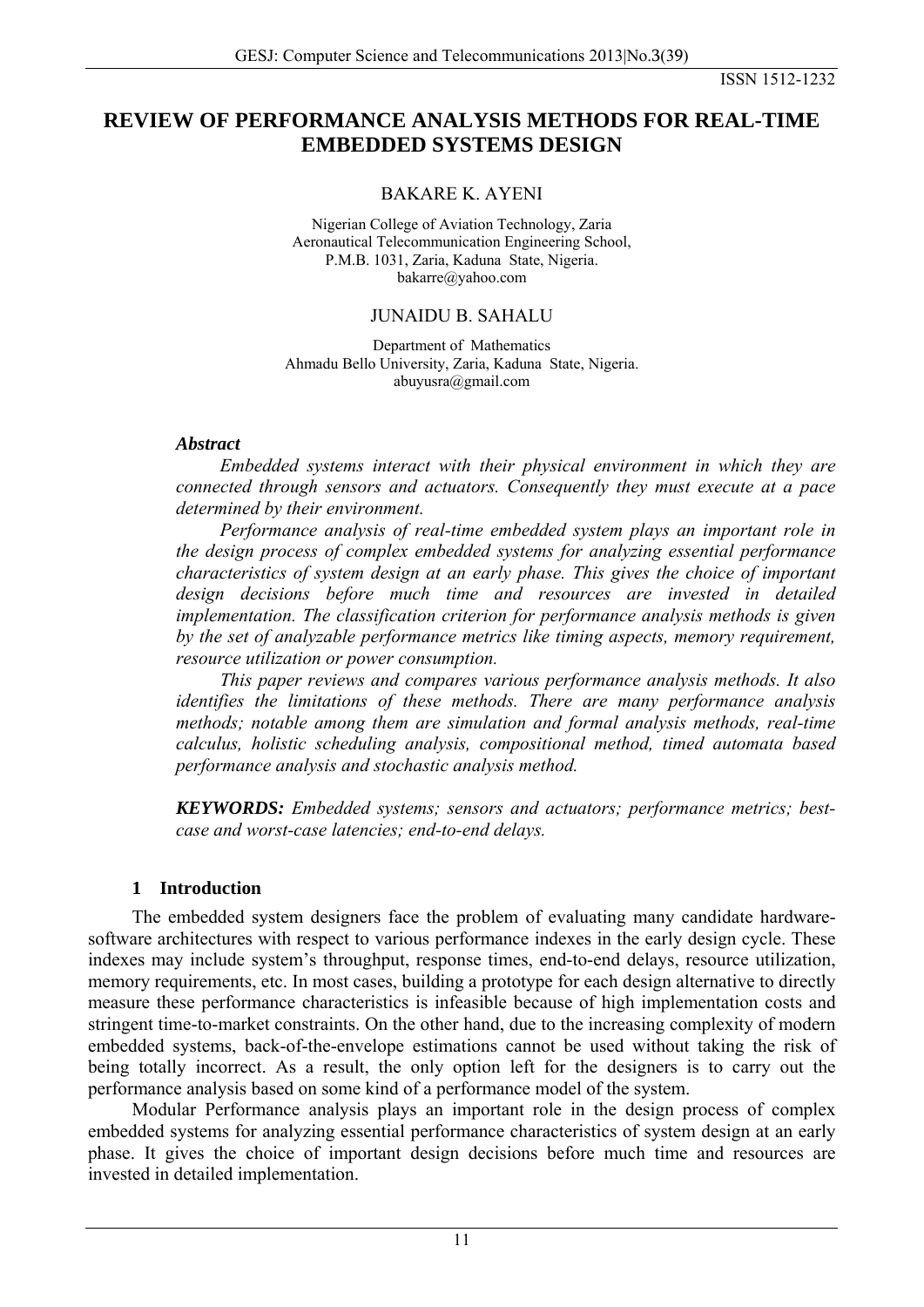Embedded systems are typically reactive systems that are in continuous interaction with their physical environment to which they are connected through sensors and actuators. Consequently they must execute at a pace determined by their environment.

Generally, embedded systems must be highly efficient in terms of power consumption, size and cost, for example these are desirable in space exploration. In addition, they usually have to be highly dependable, as a malfunction or breakdown of the device they control is not acceptable.

For example, three separate but related recalls of automobiles by Toyota Motor Corporation occurred at the end of 2009 and start of 2010. Toyota initiated the recalls, the first two with the assistance of the U.S. National Highway Traffic Safety Administration (NHTSA), after several vehicles experienced unintended acceleration. The first recall, on November 2, 2009, was to correct a possible incursion of an incorrect or out-of-place front driver's side floor mat into the foot pedal which can cause pedal entrapment. The second recall, on January 21, 2010, was begun after some crashes were shown not to have been caused by floor mat incursion. This latter defect was identified as a possible mechanical sticking of the accelerator pedal causing unintended acceleration, referred to as Sticking Accelerator Pedal by Toyota. The original action was initiated by Toyota in their Defect Information Report, dated October 5, 2009, amended January 27, 2010 [35]. Following the floor mat and accelerator pedal recalls, Toyota also issued a separate recall for hybrid anti-lock brake software in February 2010 [36].

As of January 28, 2010, Toyota had announced recalls of approximately 5.2 million vehicles for the pedal entrapment/floor mat problem, and an additional 2.3 million vehicles for the accelerator pedal problem. Approximately 1.7 million vehicles are subject to both. Certain related Lexus and Pontiac models were also affected. The next day, Toyota widened the recall to include 1.8 million vehicles in Europe and 75,000 in China. By then, the worldwide total number of cars recalled by Toyota stood at 9 million. Sales of multiple recalled models were suspended for several weeks as a result of the accelerator pedal recall, with the vehicles awaiting replacement parts. As of January 2010, 21 deaths were alleged due the pedal problem since 2000, but following the January 28 recall, additional NHTSA complaints brought the alleged total to 37 [39]*.* 

The recall came at a difficult time for Toyota, as it was struggling to emerge from the recession and had already suffered from a resultant decrease in sales and the low exchange rate from yen to US dollar. On the day that the recall was announced in the US, it was announced that 750 jobs will be cut at Toyota's British plant at Burnaston, near Derby. It was estimated that each Toyota dealership in the US could lose between \$1.75 million to \$2 million a month in revenue, a total loss of \$2.47 billion across the country from the entire incident. Additionally, Toyota Motors as a whole announced that it could face losses totaling as much as \$2 billion from lost output and sales worldwide. Between 25 January and 29 January 2010 Toyota shares fell in value by 15% [11]. The summary of Toyota recall and problem is shown in table 1.

| Region/country      | <b>Hybrid</b><br>braking.<br>09/02/2010 | Table 1. Toyota recalls by place and problem<br>Accelerator<br>pedals.<br>28/01/2010 | Slipping floor<br>mat<br>29/09/2009 | <b>TOTAL</b><br><b>RECALL</b><br><b>PROBLEMS</b> |
|---------------------|-----------------------------------------|--------------------------------------------------------------------------------------|-------------------------------------|--------------------------------------------------|
| Canada              | 8.450                                   | 270,000                                                                              | 400,000                             | 678,450                                          |
| China               |                                         | 75,552                                                                               |                                     | 75,552                                           |
| <b>Other Europe</b> | 44.500                                  | 1,530,000                                                                            |                                     | 1,574,500                                        |
| Japan               | 223,000                                 |                                                                                      |                                     | 223,000                                          |
| US                  | 146,550                                 | 2.210.000                                                                            | 5,350,000                           | 7.706.550                                        |
| <b>UK</b>           | 8,500                                   | 180,000                                                                              |                                     | 188,500                                          |
| Other               | 5.000                                   | 180,000                                                                              |                                     | 185,000                                          |
| <b>TOTALS</b>       | 436,000                                 | 4,445,552                                                                            | 5,750,000                           | 10,631,552 *                                     |

\* About 2.1 million vehicles are covered in both floormat and pedal recalls. Total vehicles approx: 8.54m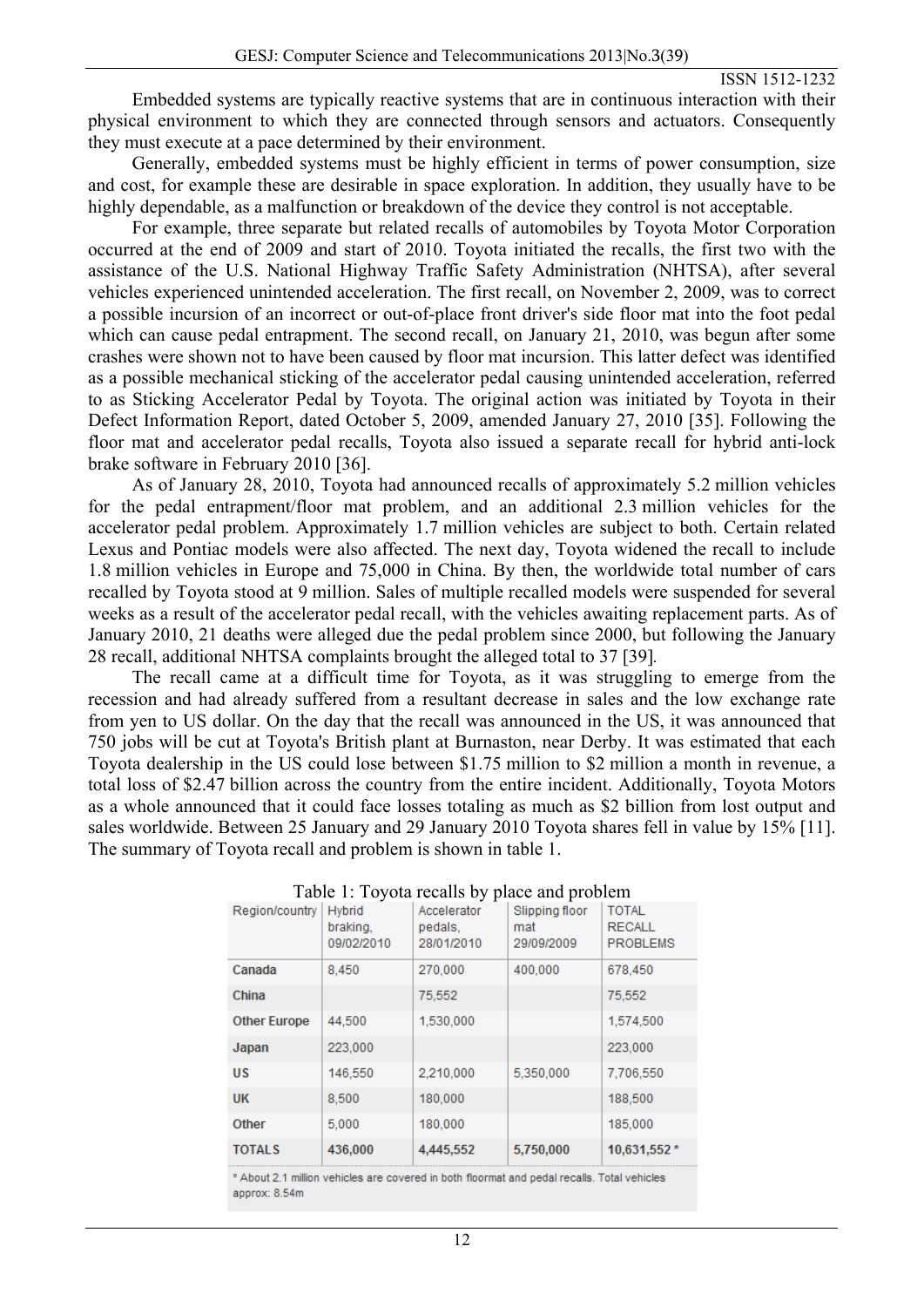Nowadays automotive industry generally employs what is called engine management systems with complex processors. The application embeds microprocessor that is fast enough to provide a real-time operation. This was firstly used in Formula 1 racing cars, but it didn't take long until regular cars used them as well. (www.vehicle-lab.net/ecu.html). This embedded system, Electronic Control Unit (ECUs) use a microprocessor which can process the inputs from the various sensors in real time (see fig.1). ECUs contain both the hardware and software (firmware). The hardware consists of electronic components on a printed circuit board (PCB), ceramic substrate or a thin laminate substrate. The main component on this circuit board is a microcontroller chip (CPU). The software is stored in the microcontroller or other chips on the PCB, typically use EPROMs or flash memory so the CPU can be re-programmed by uploading updated code or replacing chips. This is referred to as an (electronic) Engine Management System (EMS).



Fig. 1 : Engine Management System

Despite the use of EMS, product recalls happen all the time in the auto industry and elsewhere. They are almost always embarrassing because they reveal short-comings in research and development that have failed to be ironed out before the product has reached full-scale production [11].

Errors can occur at various stages of design process, errors can occur at analysis, conceptual design, programming, design test, system test and operation. But the error may not be detected until at the final system test or in an actual operation as in the case of Toyota cars recalls.

Without overestimating, we can fairly conclude that there is a strong need for an integration of performance analysis of system into design process at an early stage, for an economical point of view. This paper presents various performance analysis methods and compares these methods.

The rest of the paper is organised as follows: Performance analysis methods is discussed in section 2. Section 2.1 focuses on simulation and analysis method, while section 2.1 is on real-time calculus. Section 2.3 is on holistic scheduling analysis. Sections 2.4, 2.5, 2.6 discussed compositional approach, timed automata based performance analysis and stochastic analysis method. Comparison of performance analysis method and future work are discussed in sections 3 and 4 respectively. Section 5 concludes the work.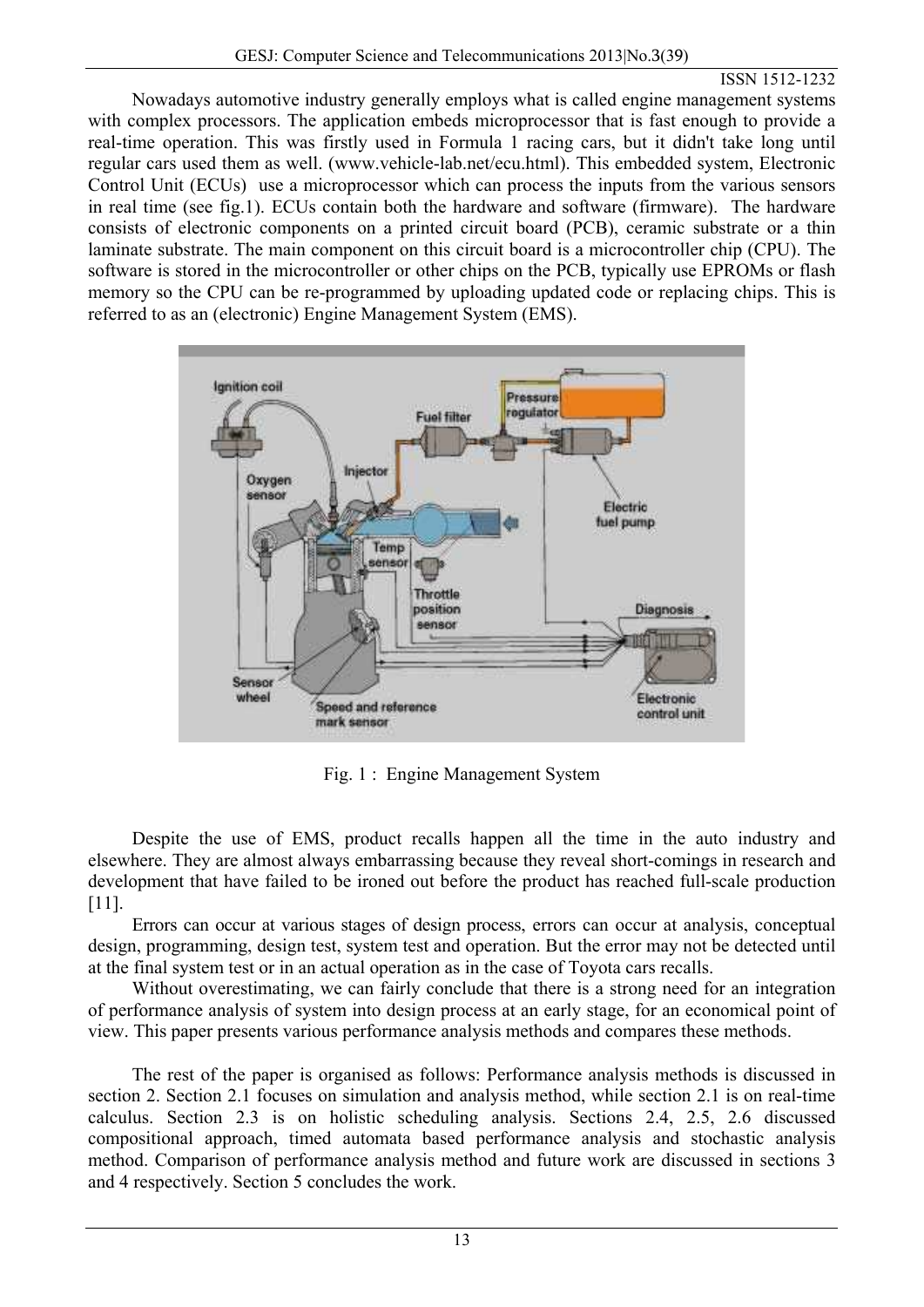## **2 Performance Analysis Methods**

There are many approaches to performance analysis methods; notable among them are simulation and formal analysis methods, real-time calculus, holistic scheduling analysis and compositional method. There are also Timed Automata based performance analysis and stochastic analysis method. In the next subsections, we discussed these methods and previous work on them. We also identified limitation of each method.

## **2.1 Simulation and Formal Analysis Methods**

Simulation is defined as the imitation of some real thing, state of affairs, or process. The act of simulating something generally entails representing certain key characteristics or behaviours of a selected physical or abstract system.

Simulation is used in many contexts, including the modelling of natural systems or human systems in order to gain insight into their functioning. Other contexts include simulation of technology for performance optimization, safety engineering, testing, training and education. Simulation can be used to show the eventual real effects of alternative conditions and courses of action.

Simulation provides a tool to estimate the performance of a system model. Based on the simulation, monitoring of system properties such as data throughput or resource usage can help to evaluate different designs [2].

The trend for simulation based performance analysis goes to full system simulation. Although simulation is accurate with completely specified models, it is not guaranteed to cover any corner case. Simulation based methods do not reveal worst-case bounds on essential system properties like end-to-end delay of events, throughput, and memory requirement. In addition, they often suffer from long running times which depend on the accuracy that is aimed for and from high set-up effort for each new architecture and mapping to be analyzed.

The use of SystemC, the Open SystemC Initiative (OSCI), is a widespread platform for system level modelling and simulation, is very common. Many simulation methods

are trace-based, that is, the system designer provides traces of input stimuli that drive the simulation of the modeled system.

SystemC is a system description language that can be used to model the behaviour level of systems [12]. It consists of a set of library routines and macros implemented in C++, which makes it possible to simulate hardware building blocks and concurrent processes written in standard C++. SystemC supports the communication of C<sup>++</sup> objects in a simulated real-time environment. SystemC is both a description language and a simulation kernel. The code written will compile together with the library's simulation kernel to give an executable that behaves like the described model when it is run. It supports the simulation of a system at various levels of abstraction from cycle-accurate up to the behavioural level.

The main advantage of simulation is the large modelling scope. In contrast to formal analysis methods, basically every system can be modeled, as many dynamic and complex interactions can be taken into account for the simulation. In most of the cases the functioning and performance of a system can be verified with the same simulation environment, simulation traces and benchmarks.

Another advantage of simulation based methods is that they are usually reusable over different abstraction levels, as the simulation models can be refined. In other words, the level of abstraction for the simulation can be adapted to the required degree of accuracy.

However, hardware-software co-simulations are often computationally complex and have long running times. Therefore, performance estimation quickly becomes a bottleneck in the design process, especially if it is used to drive a design space exploration.

For example, [14] shows that in order to find simulation patterns that lead to corner cases is an exiting challenge for apparently trivial distributed embedded systems. Fig.2 depicts the system architecture. In application A1, a task P1 of the CPU reads periodically data bursts from the sensor and stores the data in the memory. A second task P2 reads the data from the memory, processes it and transfers it to an output device via the shared bus. The task P2 has a best case execution time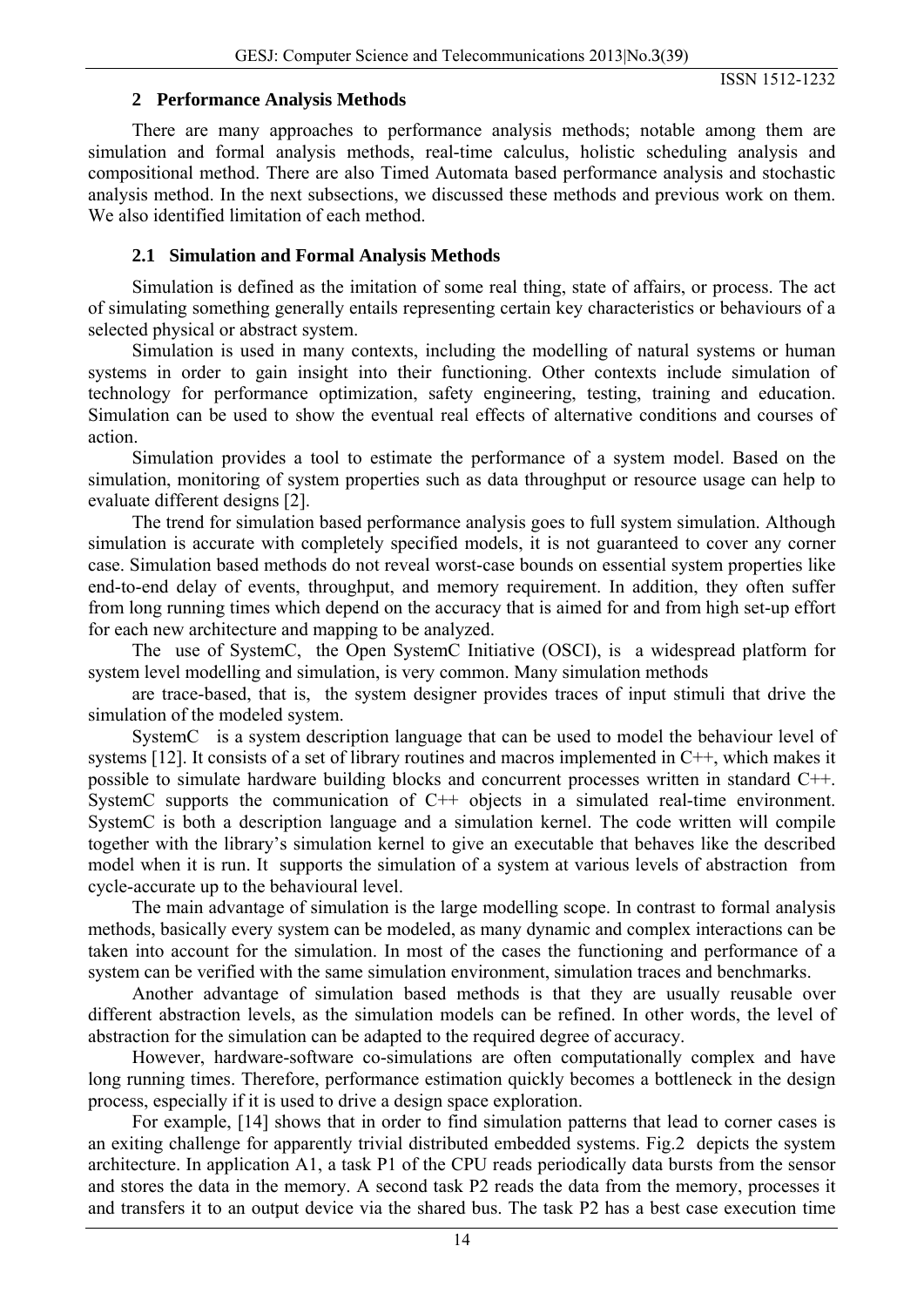(BCET) and a worst case execution time (WCET). Suppose that the CPU implements static fixed priority scheduling and that P1 has higher priority than P2. In the second application A2, a task P4 running on the input interface periodically sends data packets to the Digital Signal Processor (DSP) over the shared bus. Task P5 on the DSP stores the data packets into the buffer. A second task P6 periodically removes data packets from the buffer, e.g. for playback. Suppose that the bus uses a first come first serve scheme for arbitration. As the two data streams of A1 and A2 interfere on the shared bus, there will be a jitter in the packet stream received by the DSP that may lead to an underflow or overflow of the buffer.



Fig. 2 : Interference of two data streams on a shared communication resource

The interesting property of this system is that the DSP experiences the worst case input jitter when P2 executes continuously with its BCET. The reason is that in this case the distance between the packets of A1 on the bus is shortest and thus the transient bus load is highest. In other words, the worst case execution of A2 coincides with the best case execution of A1.

The designer must perceive this system particularity in order to provide a simulation trace that reaches the corner case. In case of larger and more realistic systems, several computation and communication resources will be shared simultaneously, there may be different scheduling policies for the various resources and data/control dependencies will play a role.

It can be deduced that in Henia et. al., work, the corner cases will be extremely difficult to find, hence it cannot satisfied all [18] criteria for performance analysis. Therefore, simulation based methods are not suited to determining hard performance bounds of a general distributed embedded system. But nevertheless, simulative approaches can be useful to estimate the average system performance.

Formal methods for performance evaluation are emerging which enable the analysis of the whole systems using holistic and compositional approaches. In particular, the system can be analyzed using models of the individual components that can be later composed to capture the complete system. Formal analysis based methods lack the ability to incorporate complex interactions and state-dependent behavior. Analysis results are therefore often pessimistic, but this pessimism does not threaten their correctness.

In a related work of [1], Analytical performance models for Digital Signal Processor (DSP) systems and embedded processors, the computation, communication, and memory resources of a processor are all described using simple algebraic equations that do not take into account the dynamics of the applications such as variations in resource loads and shared resources. These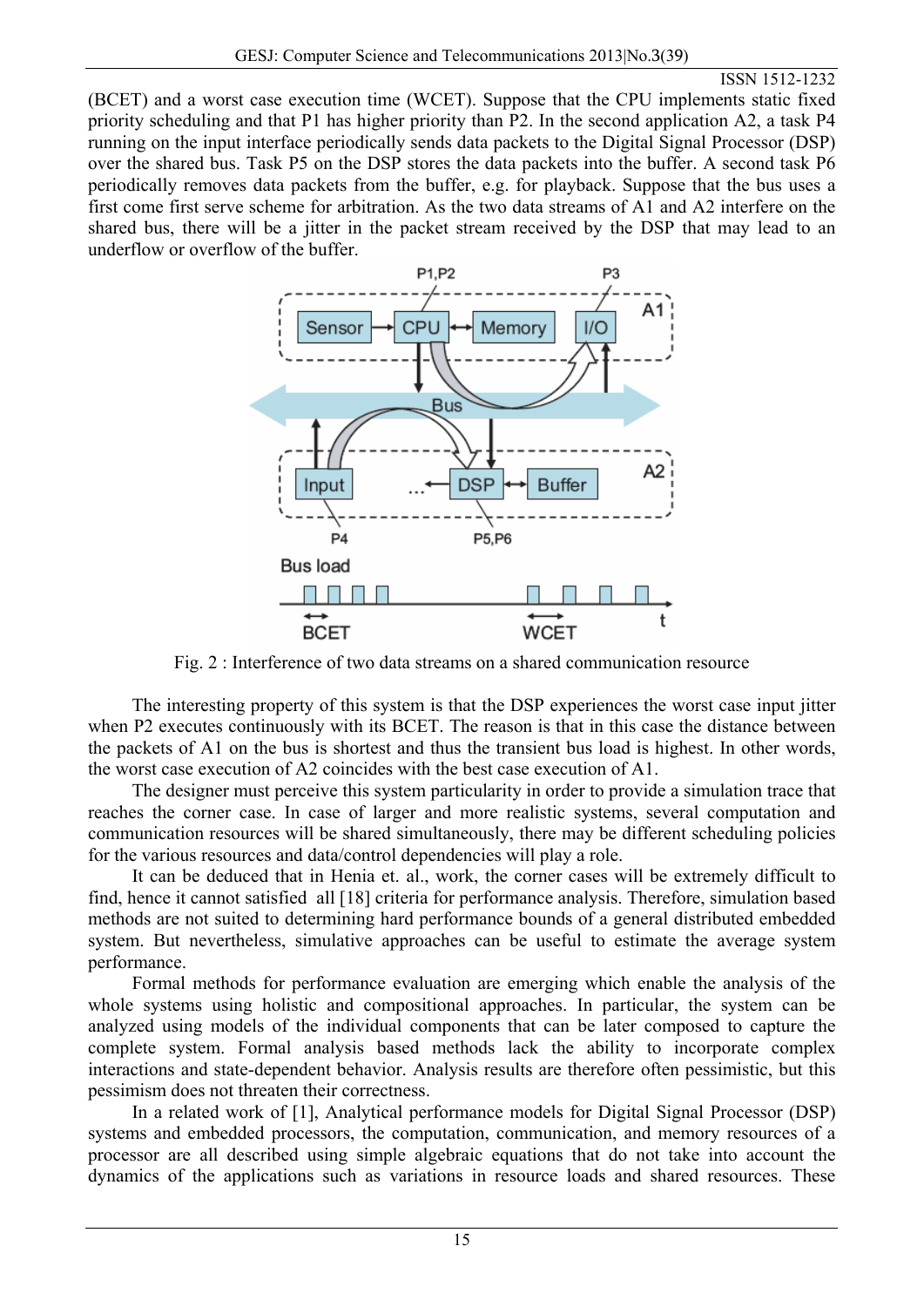methods are therefore lacking in accuracy and the analysis results typically show large deviations from the properties of the final system implementation.

Actually, there is no sharp division into simulation-based approaches and formal methods for system-level analysis [30]. In the area of embedded real-time systems design, one of the major differentiation criteria between these two classes of methods is the quality of results that are obtained with the respective methods.

To overcome the limitations of these two methods, [19] combined simulation and analysis method by a hybrid trace-based simulation methodology which though shorten simulation runtimes, but the problem of insufficient corner case coverage still remains. To overcome this problem [3] proposed a method which combined SystemC simulation and formal analysis method based on Real-Time Calculus (RTC). Their work guarantee to deliver worst-case (and best-case) results for various system properties and also exhibit fast analysis run-times. Since an implementation of an embedded real-time system must meet a number of performance requirements related for example to end-to-end delays, buffer requirements, or throughput. When these quantities is measured on the final system implementation, the major variations is normally observed over time, as for example end-to-end delays may vary largely due to different input data or interference between concurrent system activities. However, there typically exists a worst-case and a best-case result for every quantity, such that we know for example that every observed end-to-end delay is larger or equal the best-case delay  $d_{BC}$  and smaller or equal the worst-case delay  $d_{WC}$  [38].

#### **2.2 Real-Time Calculus**

Real-Time Calculus (RTC), a system-level performance analysis method for embedded systems is a tool to characterize workload and processing capabilities respectively [30]. R*eal-time calculus* represents the resources and their processing or communication capabilities in a compatible manner and therefore, allows for a modular hierarchical scheduling and arbitration for distributed embedded systems [25].

In addition, the Real-Time Calculus allows computing various performance indexes of the system, such as upper bounds on the delay and backlog experienced by the events while being processed in the system [38].

The Real-Time Calculus provides powerful abstractions of the event and resource streams and uses these abstractions to mathematically model the behavior of an elementary performance component. This basic model can then be used for a component-wise evaluation of a whole scheduling network.

Fig.3 depicts Real Time Calculus abstract processing component that models the processing of an event stream by an application process. In particular, an incoming event stream represented as a pair of arrival curves  $\alpha^l$  and  $\alpha^u$ , flows into a FIFO buffer in front of the processing component. The component is triggered by these events and will process them in a greedy manner while being restricted by the availability of resources, which are represented by a pair of service curves  $\beta^1$  and  $\beta^u$ . On its output, the component generates an outgoing stream of processed events, represented by a pair of arrival curves  $\alpha^{\prime}$  and  $\alpha^{\prime\prime}$ . Resources left over by the component are made available again on the resource output and are represented by a pair of service curves  $\beta^{\prime}$  and  $\beta^{\prime\prime}$ .



Fig. 3 : Real Time Calculus processing component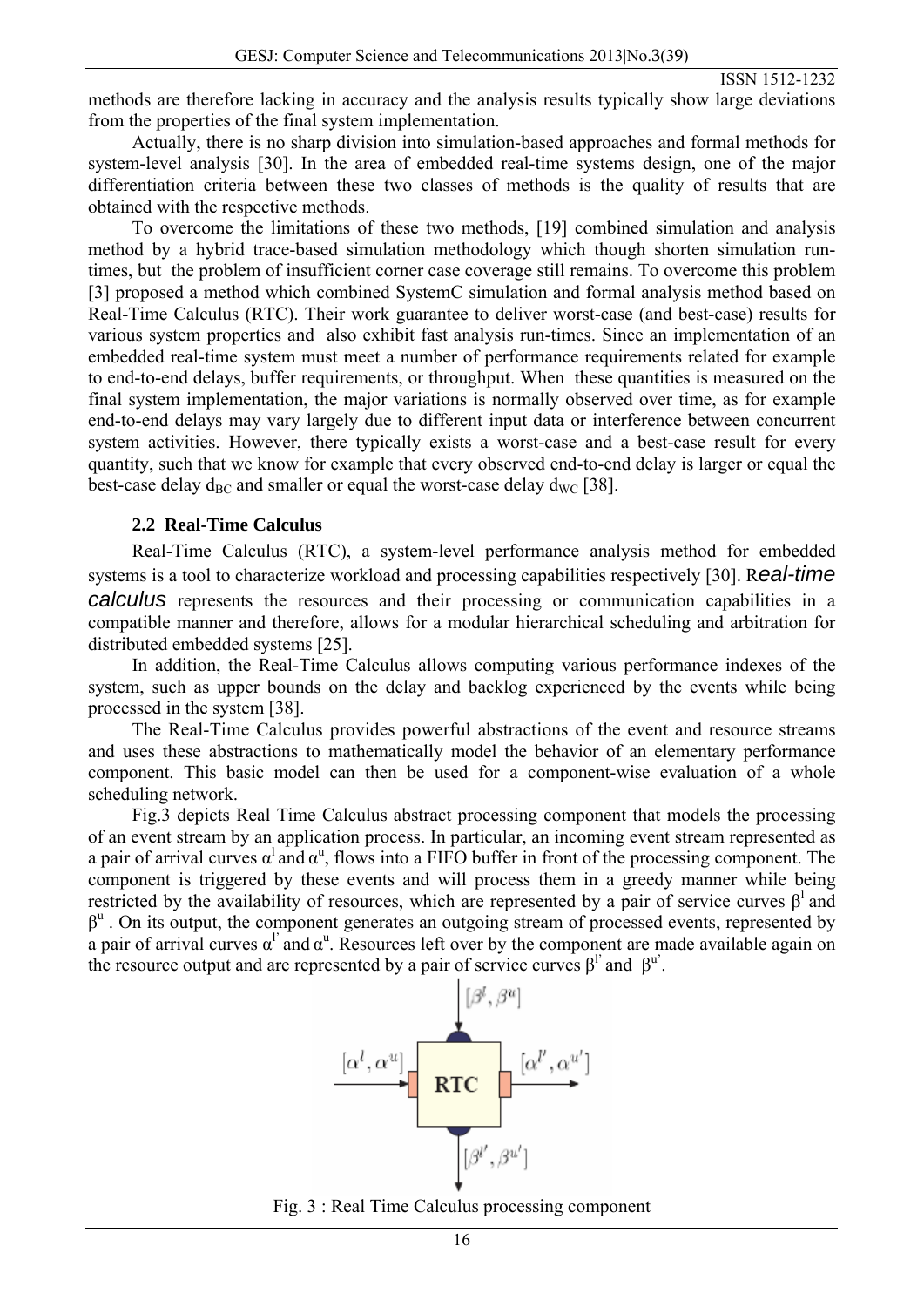The processing components can be freely combined to form performance models of distributed embedded systems. For instance in order to model the sequential processing of an event stream by two tasks, it is sufficient to connect two processing components in series so that the outgoing event stream of the first one is the ingoing event stream of the second one.

Characterization of Event and Resource streams

Timing properties of event and resource streams are captured using arrival and service curves.



Fig. 4 : Modelling periodic event streams with jitter using arrival curves.

An event stream is abstracted by a pair of arrival curves,  $\alpha^{-u}$  ( $\Delta$ ) and  $\alpha^{-1}$  ( $\Delta$ ), which give respectively upper and lower bounds on the number of events seen in the event stream within any time interval of length Δ.

A resource stream is modelled by a pair of service curves,  $\beta^{-u}$  ( $\Delta$ ) and  $\beta^{-1}$  ( $\Delta$ ), which give respectively upper and lower bounds on the resource amount (e.g. number of processor cycles) offered within any time interval of length  $\Delta$ .

The arrival and service curves can accurately describe streams with arbitrary complex timing behavior. On the other hand, a single pair of upper and lower curves can capture an entire class of streams with similar timing properties. For example, many standard event models (e.g. sporadic or periodic, periodic with jitter, periodic with bursts as discussed above) can be represented by the arrival curves [7]. Fig.4 illustrates this fact by showing how the arrival curves model a class of periodic event streams with jitter.

Evaluation of Event and Resource streams

The evaluation can be accomplished component wise, by propagating the event and resource streams through the network. Doing this requires a model describing how the timing properties of the event and resource streams get changed as a result of passing through the performance components.

The model assumes that the events belonging to the same stream are processed in their arrival order and that they are stored in a FIFO buffer while waiting to be served. Wandeler [38] introduced a compact representation for a special class of variability characterization curves, together with other methods to efficiently compute various Real-Time Calculus curve operations on these compact variability characterization curves, in order to efficiently conduct system level performance analysis and interface-based design within the Modular Performance Analysis (MPA) framework.

The Real-Time Calculus (RTC) Toolbox is now a toolbox for MATLAB that enables MPA framework based performance analysis and interface based design of embedded real-time systems within MATLAB.

In a related work, [31] proposed framework for analysis of system properties which has a concept of lower and upper arrival and service curves that capture the best- and worst-case behaviour of the workload. In addition, they enhanced the analytical framework of Naedele et. al., [26] with mechanisms to determine properties of the output event streams.

These developments pave the way to a modular approach to the performance analysis [32]. The limitation of Thiele et. al. is that it can model only tasks that consume and produce only one event per activation. Maxiaguine et. al., [24] addressed this limitation, for computing the output event streams it becomes necessary to convert the arrival curves expressed in terms of event-based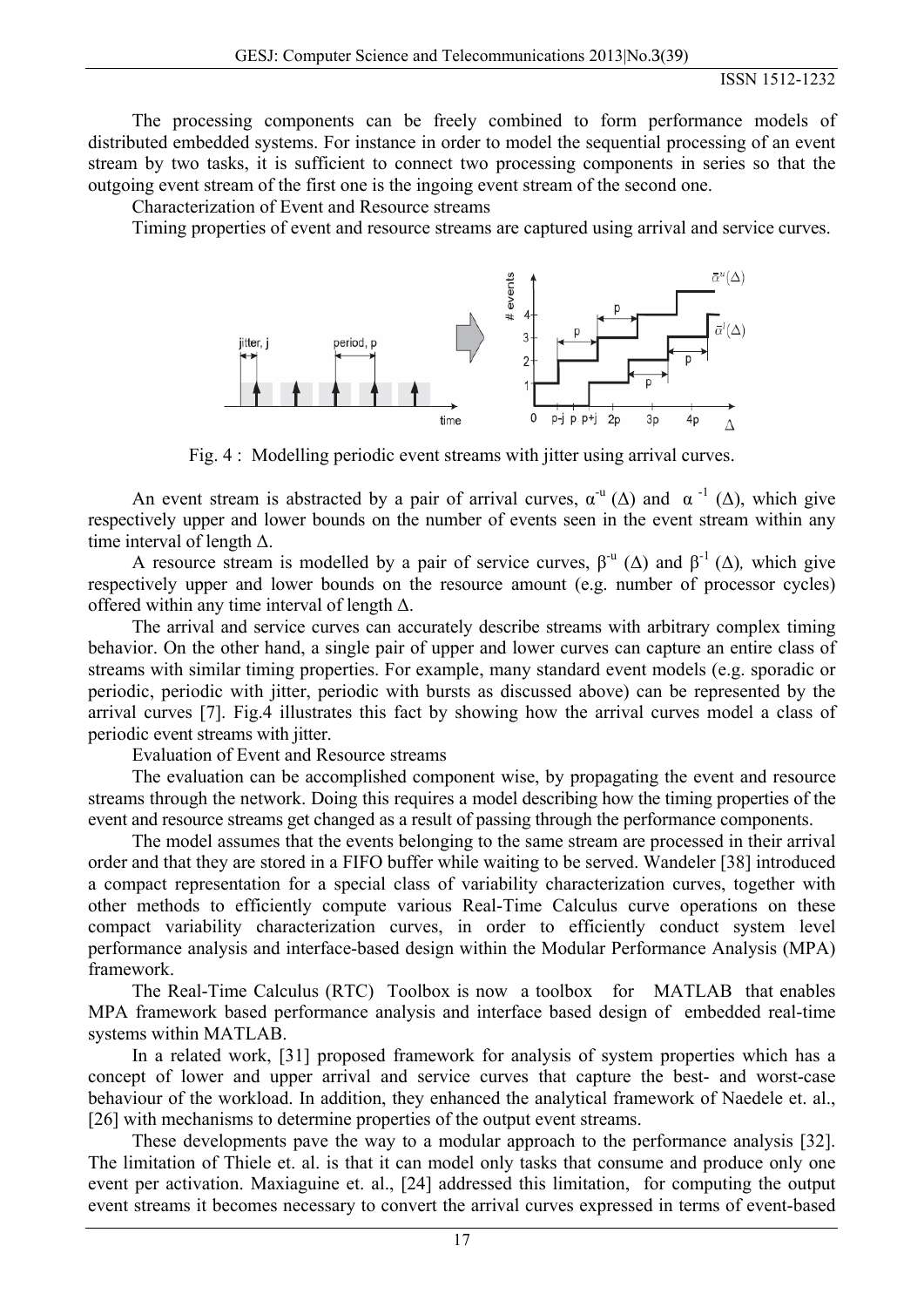units into equivalents expressed in resource-based units and backwards. Since this conversion is performed by scaling the curves with a constant factor corresponding to *worst-case execution demand* (WCED) for processing of one event, the execution time variability is not accounted for, resulting in overly pessimistic analytic bounds for workloads with large variations in execution demand of tasks, therefore execution demand curves is used to model more than one event per activation.

[33] relied on Real-Time Calculus to estimate various performance metrics, such as required buffer sizes and packet delays, resulting from implementing different scheduling policies on resource types ( *processing elements* PEs) of a network processor. Their limitation is that their work could not account for the buffer constraints especially those related to the playout buffers and the variability of the task I/O rates.

Chakraborty et. al., [8] proposed a new task model for streaming applications combining the concept of arrival curves with the recurring real-time task model (RRT), which may help to reduce the size of task graphs of the RRT model while modelling complex event streams.

Wandeler employed RTC in conjunction with other method to analyze complex distributed embedded real-time systems with a modular and extensible framework for system level performance analysis but his work could not address the challenge of timing correlations in complex embedded systems, problem of cyclic dependencies and fixed-point calculation within performance models and the problem with dynamic systems with feedback and state-dependant behaviour.

The limitations of RTC is that it has high level of abstraction and time-interval domain.

This shows that in MPA of real-time embedded systems, one particular method is not enough, a hybrid approach is the best.

## **2.3 Holistic Scheduling Analysis**

In the real-time systems domain many results are available on schedulability analysis and worst-case response time analysis of individual tasks on single processor systems with various scheduling policies. Examples are analysis methods for fixed-priority, rate-monotonic, deadline monotonic or earliest deadline first scheduling [21]. Several proposals have been made to extend the concepts of classical scheduling theory to distributed systems. Such extensions must in particular consider the delays caused by the use of possibly shared communication resources that can typically not be neglected. The analytic integration of processor and communication infrastructure scheduling is often referred to as holistic scheduling analysis. But rather than denoting a specific performance analysis method, holistic scheduling analysis comprises a collection of techniques for scheduling analysis of distributed embedded systems. In comparison to other performance analysis methods, the MPA framework models the service offered to an event stream explicitly*,* using the concept of resource streams. This approach has a number of advantages: First, it allows to model arbitrary complex resource availability patterns which may be experienced by individual event streams (or tasks) as a result of applying a certain scheduling or arbitration policy. Second, it supports the modularity of the performance analysis. Third, using the concept of resource streams it is easier to model hierarchical scheduling schemes and various resource reservation mechanisms. A variety of scheduling and arbitration policies can be modelled by a proper calculation (or definition) of the service curves within a scheduling network. For example, a fixed priority scheduling can be modelled by directly connecting the output resource stream (i.e. the remaining service) of a higher priority component to the resource input of the next (in terms of priority) component. For example, in the scheduling network in Fig. 5, tasks T3 and T5 are scheduled on the CPU resource using the fixed priority scheme. T3 has the highest priority. To model proportional share schemes and their derivatives, we need to introduce into the scheduling network the corresponding scheduling modules that distribute the resource streams according to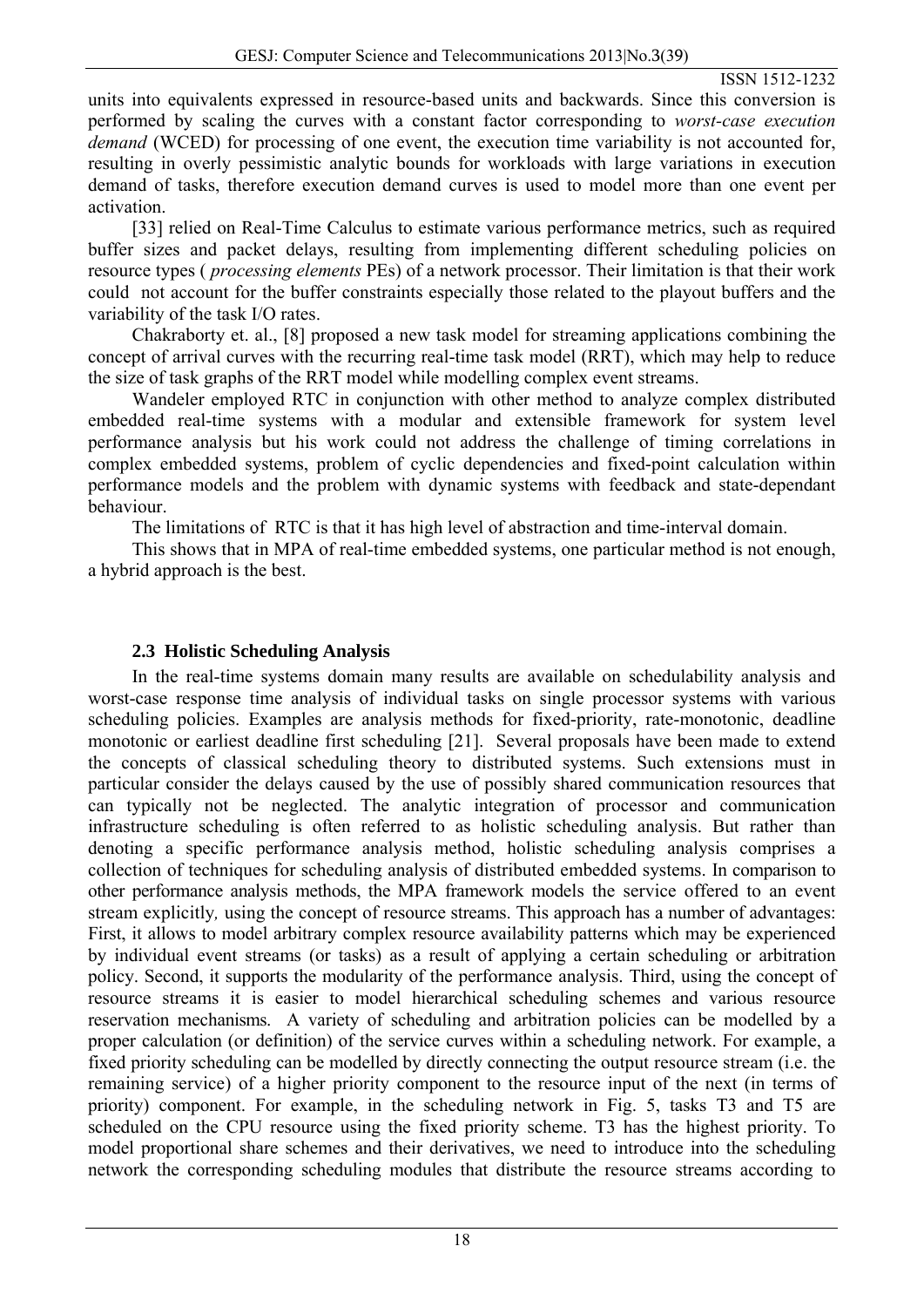specified shares, and after that collect the remaining service. Fig.5 depicts an example of such an arrangement for tasks T2 and T4.

The concept of scheduling network can be used to model the interactions between the requested and the offered service. In a scheduling network, the requested and the offered service are modelled by event and resource streams.



Fig. 5 : A scheduling network modelling the application-to-architecture mapping.

These streams flow through the network nodes, called performance components that model the interactions between the streams. Fig.5 shows an example of scheduling network corresponding to the application to architecture mapping. Solid and dashed arrows correspond to the event and resource streams, respectively.

An elementary performance component receives one event and one resource stream as its input (see Fig.5). The input event stream abstracts arrivals of a certain request type, while the input resource stream models availability of a given resource for processing of this request type. Abstractly seen, the input event stream triggers the performance component, which in response proceeds by consuming resources provided by the input resource stream. This represents execution of a task on a PE.

An elementary performance component typically also produces one event and one resource stream as its output. An event within the output event stream signifies a completed processing of a corresponding input event. The output resource stream represents the remaining service, that is, the service which has not been consumed by the performance component. This remaining service can then be used to process another event stream, i.e. it may serve as an input to another performance component. Likewise, the output event stream may represent requests for another resource, that is, it also may serve as an input to a different performance component. In this way, a scheduling network representing a performance model of the entire system (with a multitude of event streams and processing resources) can be constructed out of multiple independent performance components.

Besides the elementary performance components, a scheduling network may contain other types of nodes:

**Resource modules** model processing capabilities of PEs within the architecture. A resource module produces a stream corresponding to the unloaded resource that it models. In Fig.5, resource modules are marked with dashed boxes. They represent the bus, DSP and CPU resources.

**Input modules** inject into the scheduling network event streams generated by the system's environment. In Fig. 5, these are In1 and In2 modules.

**Scheduling modules** distribute resource streams between different performance components in accordance with a given resource management policy. A scheduling module receives and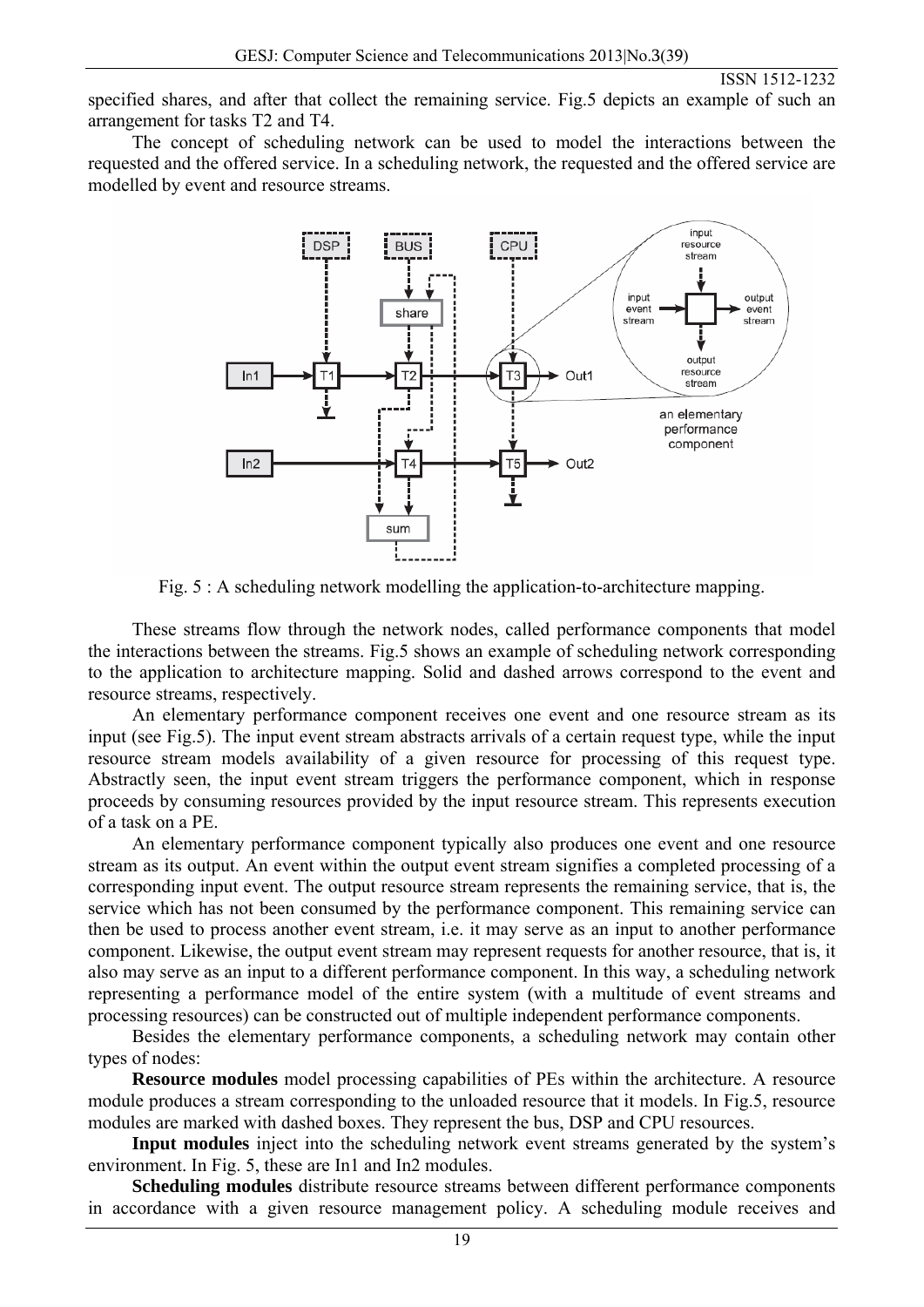produ ces only resource streams (originated by the same resource). Using scheduling modules we can model different scheduling and arbitration policies deployed on the PEs of the architecture. In Fig.5, for example, we have share and sum scheduling modules.

**Hierarchical modules** are complex performance components containing subnetworks of other components.

Calculating upper bounds on delay and backlog

In the performance analysis, in addition to the structural performance view of the system provided by the scheduling network, there is a need also to characterize the behavior of the event and r esource streams, and of the associated performance components. That is, we need to characterize timing properties of the streams and determine how these properties change when the streams pass through the performance components in the scheduling network as well as the backlog.



Fig. 6: Computing upper bounds on the delay, *D,* and the backlog, *B.* 

Given an upper arrival curve  $\alpha^u$  and a lower service curve  $\beta^1$  at the input of an elementary performance component, (fig.6) we can compute upper bounds on the delay and on the backlog exper ienced by the event stream as a result of passing through this component [20].

The performance analysis of a distributed embedded system is done by combining the analysis of the single processing components of a performance model.

event stream may suffer as a result of passing through a chain of performance components. How this c an be done is described in [20]. This allows estimating such performance indexes of an In a similar way, we can find upper bounds on the total delay and on the total backlog which an embedded system as the worst-case end-to-end delay and memory requirements. In the collection of holistic scheduling analysis techniques, every technique is tailored towards a particular combination of input event model, resource sharing policy and communication arbitration. While this permits detailed analysis of the temporal behaviour of a specific distributed system, it has the drawback that a new analysis method must be developed for every new input event model, communication protocol, resource sharing policy and combinations thereof. This circumstance not only restricts the applicability of holistic scheduling analysis, but the consequently large heterogeneous collection of different techniques also makes it difficult to use holistic scheduling analysis in practice [38].

scheduling but the result lead to poor processor utilization, and consequently to system designs with unrea sonably high cost, or power consumption. In a related work of the area of classical real-time scheduling theory, [21] worked on

by permitting periodic tasks whose WCETs may vary from one instance to another. In the multif rame task model, the WCETs of consecutive task instances are determined following a fixed [23] proposed the multiframe task model that extends the classical periodic task model of Liu cyclic pattern. The model was further extended in [5] which allowed not only to determine the WCET of a task instance, but also the time separation between two task instances following a cyclic pattern.

multiframe models. In the RRT model, a task is modelled by a set of subtasks arranged in a directed acyclic graph representing the conditional, non-deterministic behavior of the task. Each subtask is [4] presents a recurring real-time task model (RRT) - a further generalization of the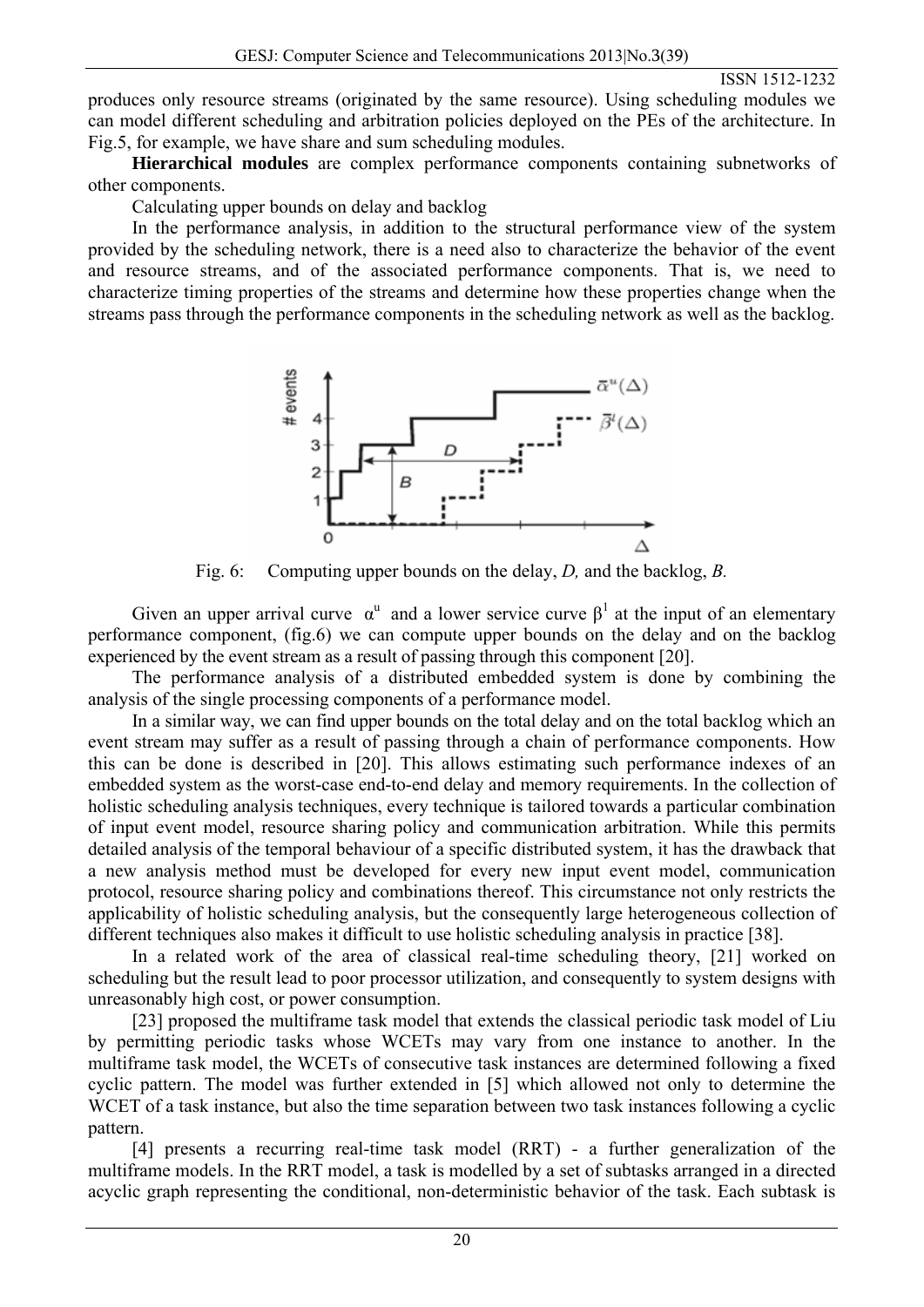chara cterized by its WCET, a relative deadline and a minimum triggering separation from its direct predecessors. The whole task graph is triggered sporadically with a specified minimum time separation between the triggering of the last subtask in the graph and the triggering of the next task instance. Another workload model, also using conditional directed acyclic graphs to model tasks, is reported by [27]. Instead of associating a deadline to each subtask in a task graph, the model associated a single deadline with the whole graph. Furthermore, it exposed the parallelism within a task for mapping on a multiprocessor architecture. In comparison to classical task models, the RRT model offers a great flexibility in modelling variability of the execution demand and irregular interarrival times. This flexibility is, however, limited to recurring patterns. The limitation of Baruah and Pop et. al. is that if workload bursts (characterized by periods with dense arrivals of tasks or increased execution demand or both) occur relatively seldom, then avoiding overly pessimistic results under the RRT model necessitates to consider very large task graphs, leading to inefficiency of the analysis. In other words, designers have to trade off the accuracy of the analysis for the analysis time, which for the RRT model increases exponentially with the problem size [6].

be very effective in modelling complex timing relations (e.g. phasing) between the tasks. However, they a re often attributed to a lack of scalability and modularity [16]. [37] addressed systems with fixed priority scheduling policy deployed on processor nodes communicating via a bus using a time division multiple access (TDMA) protocol. The methods can

## **2.4 Compositional Approach**

In compositional approach, every single processor or communication link of a distributed system is analyzed locally. To interconnect the various components, the method relies on a set of standard event arrival patterns. Based on the arrival patterns of the incoming event streams and on the sc heduling policy of the component, the appropriate classical analysis technique is chosen individually for every single processor or communication link to compute the worst-case and bestcase response time of every event stream at the component as well as to compute the arrival patterns of the outgoing event streams that will trigger succeeding components. The local analysis results are then combined to obtain global end-to-end delays and buffer requirements.

available. While using compositional methods, three main problems may arise. Firstly, the archit ecture of such systems which is highly heterogeneous, the different architectural components The approach is however only feasible if the arrival patterns of the incoming event streams at a component fit the basic models for which results on computing bounds on the response times are are designed assuming different input event models and use different arbitration and resource sharing strategies. This makes any kind of compositional performance analysis difficult. Secondly, applications very often rely on a high degree of concurrency. Therefore, there are multiple control threads, which additionally complicate timing analysis. And thirdly, we can not expect that an embedded system only needs to process periodic events where to each event a fixed number of bytes is associated. If for example the event stream represents a sampled voice signal, then after several coding, processing and communication steps, the amount of data per event as well as the timing may have changed substantially. In addition, stream based systems often also have to process other event streams that are sporadic or bursty, e.g. they have to react to external events or deal with best-effort traffic for coding, transcription or encryption. There are only a few approaches available that can handle such complex interactions [18].

particular for sharing a single processor or a single communication link. In a related work, Henia et. al. proposed a compositional performance analysis methodology with the main goal to directly exploit the successful results of classical scheduling theory, in

arrival patterns, that is, they change the mathematical representation of event streams. The second is Event Adaption Functions (EAF) which must be used whenever there exists on EMIF. In this case, In their work, they defined two types of interfaces that may be placed between components. The first one is Event Model Interfaces (EMIF) which performs a type conversion between certain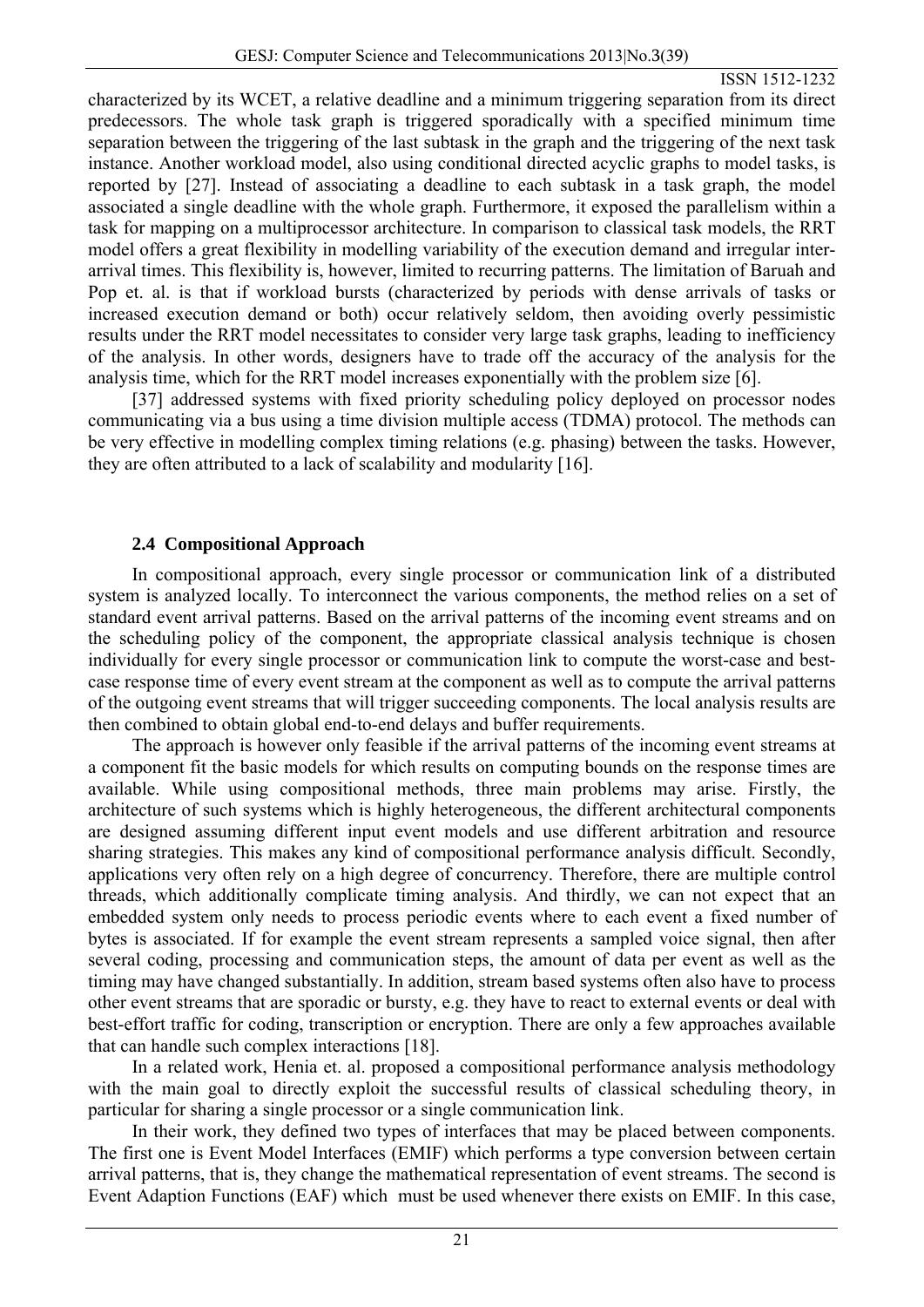the ha rdware (HW) implementation of the analyzed system must be changed in order to make the system analyzable, for example by adding play-out buffers between components.

patterns, usually with loss in accuracy. Also the arrival patterns often need to be adapted between comp onents, either again with loss in accuracy (EMIF), or even with enforcing a change in the The work of Henia et. al. has the following limitation; the compositional approach is bound to a limited set of classical arrival patterns that is often not sufficient to represent event streams with complex timing behaviors. As a result, they must be represented in one of the supported arrival system HW implementation (EAF). Finally the approach is not compositional in terms of the resources, as their service is not modelled explicitly.

the event stream are thereby decoupled from the cyclic event pattern, and are specified using a set of cla ssical arrival patterns. On such an event stream with intra-stream context, the WCET of every To overcome these limitations, [17] extended the compositional performance analysis framework presented by Henia et. al., they introduced the concept of intra-stream contexts that specify a cyclic pattern of different events that arrive on an event stream. The timing properties of event, when triggering a computation resource, is then determined from its event type.

#### **2.5 Timed Automata based performance analysis**

Timed automata is a popular formalism for the specification of real- time systems. It can be used in combination with a logic language to verify system properties by model checking [28].

The work of [9] showed that the schedulability analysis of an event driven system can be represented as a reachability problem for timed automata and thus can be tackled with model check ing. The timed automata based schedulability analysis is implemented in the TIMES tool [34]. TIMES permits users to analyze systems that are described as a set of tasks which are triggered either periodically or by external event streams modelled through appropriate timed automata. However, the TIMES tool is limited to the schedulability analysis of single processors. Thus, it is not suited for performance analysis of distributed systems.

composed into a network of timed automata that models a distributed embedded system. The perfo rmance properties of the system are verified through exhaustive model checking. They used In a related work, [15] presented an approach to performance analysis of distributed embedded systems based on the model checking of timed automata networks. They modelled the environment and the resources of a system as timed automata. The various components are then UPPAAL for the modelling and verification of timed automata networks.

The UPPAAL (University of Uppsala, Sweden) tool environment allows users to validate and verify real-time systems modelled as networks of timed automata [13].

models of the single system components are aggregated into a timed automata network that repres ents a distributed embedded system. Their approach models the environment and the hardware resources. The timed automata

In modelling the environment, Fig.7 shows a timed automaton that models a periodic event stream with period *P*. After an undefined initial offset the automaton generates events at intervals of *req*. Fig.7 shows a timed automaton that models a periodic event stream with jitter  $J \leq P$ . exactly *P* time units. The generation of an event is modelled by the increment of the global variable



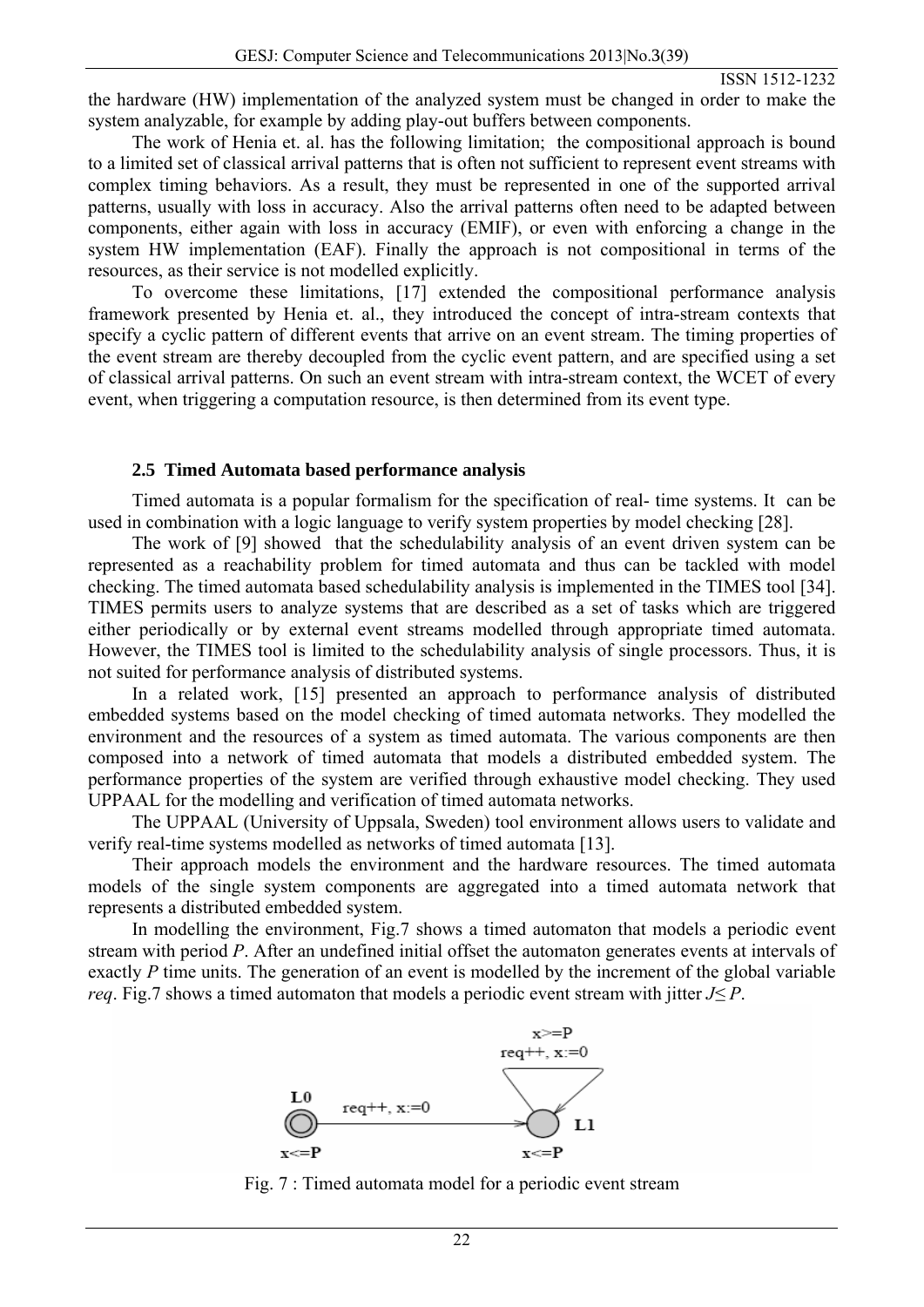

Fig. 8: Timed automata model for a periodic event stream with jitter

From the above, new event stream models can be designed easily. Basically any deterministic event stream can be modelled.

In modelling the hardware resources, each processing component is modelled as a separate timed automaton. A processing component is either idle or busy computing some function. In the same way, each communication link is modelled as a timed automaton. Each link is either idle or transporting some data. For shared resources the adopted scheduling policy determines the structure of the model. For example Fig.9 shows a timed automaton that models a hardware resource with two tasks implementing preemptive fixed priority (FP) scheduling. The resource can either be idle or process T1 or process T2. The location *pre T1* models the fact that T1 can pre-empt T2. The synch ronization models a so-called urgent edge and makes sure that the corresponding edge is taken as soon as it is enabled, see  $[13]$  for details.

In performance analysis, timed automata models of the single system components are aggregated into a timed automata network that represents a distributed embedded system. The single components interact via global variables and channels. For example, suppose that the timed automaton of an input event generator increments a global variable *req* to model the request of a task activation on a certain resource.



Fig. 9 : Timed automata model for a preemptive FP resource with two tasks

The timed automaton that models the corresponding resource is sensitive to increments of the variable *req* and immediately starts the execution of the corresponding task if no higher priority task has to be executed. The completion of the task execution is modelled by the decrement of the variable *req*. Let's suppose that the corresponding output event triggers a second task. This can be modelled by incrementing a second global variable *req2* simultaneously with the decrement of *req*. Again, another automaton will be sensitive to the increments of *req2*, start the corresponding task and so on. In this way, the propagation of events through the distributed system can be easily modelled.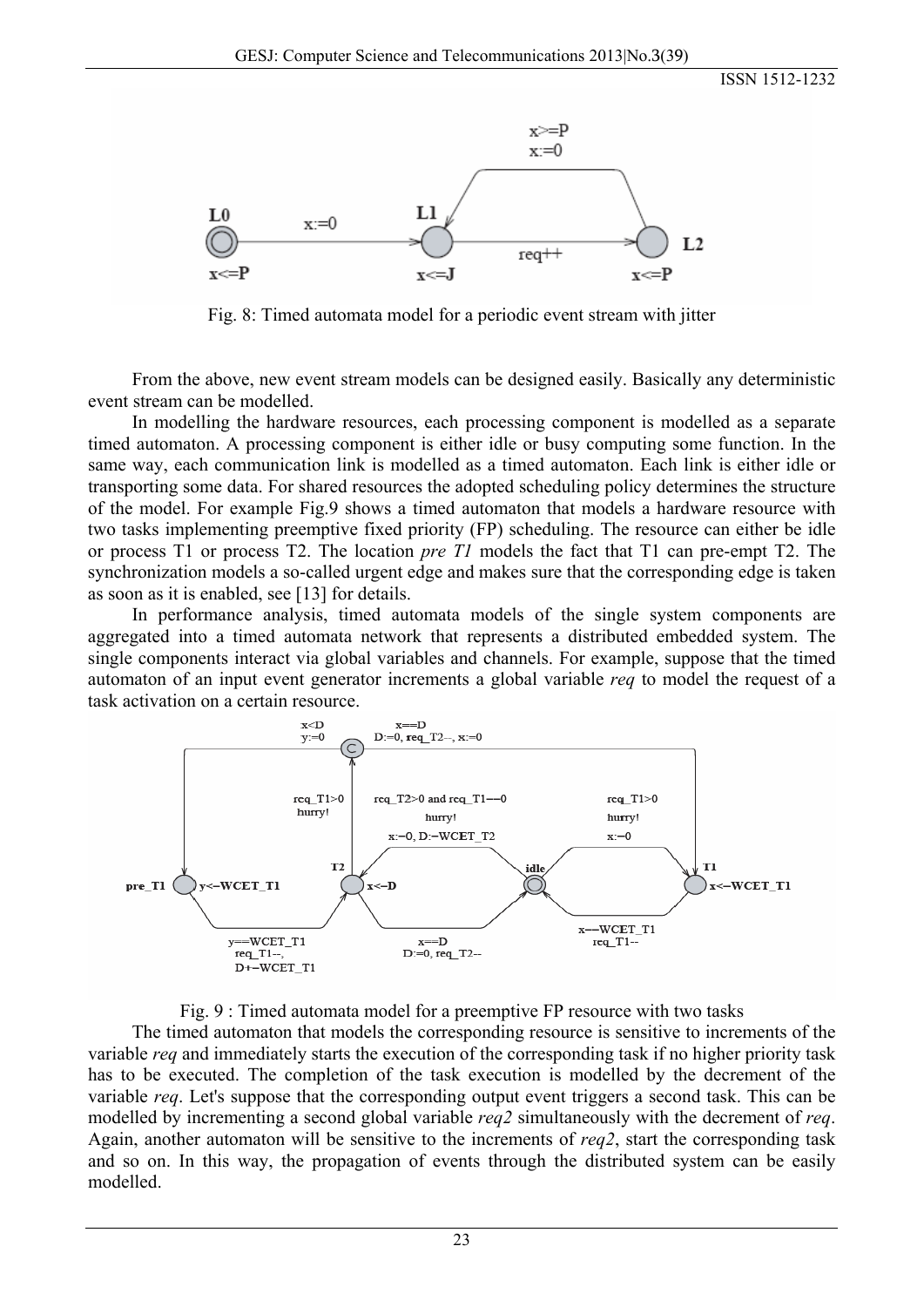The performance attributes of a distributed embedded system are derived by verifying properties of the corresponding timed automata network. For instance, to ensure that the maximum backlog of a certain task does not exceed a given value *b*, it is sufficient to verify the following property by model checking:  $AG$  (*req*  $\leq b$ ) where 'AG' stands for 'always generally' (= invariantly) and *req* is the global variable that counts the activation requests of the corresponding task. Also it is possible to derive the *exact* maximum backlog by finding the smallest *b* that satisfies the above property which can be done by using a binary search strategy.

The verification of end-to-end delays is a little more involved as it requires to adapt the timed automata models of the corresponding input event generators.

Fig.10 shows the variant of a periodic event stream generator that permits to verify end-to-end latencies.



Fig. 10: Timed automata model for a periodic input generator that measures the end to-end delay

The automaton is synchronized with the system output over the global channel *out* and can keep track of the amount of time that passes between the generation of an event and its output from the system. Basically, the automaton can generate input events in the same way as the automaton of Fig.7 (left upper transition), but it can also arbitrarily choose to measure the end- to-end delay of an event (right upper transition). The variable *n* (initially 0) keeps track of the number of events that have been fed into the system and for which no response (a synchronization over the channel *out*) has been received yet. The clock  $y$  measures the response time and  $m$  (initially -1) equals the number of responses that must be discarded before the one used for the measurement is seen. At most one measurement can be in progress and  $m = -1$  if no measurement is in progress.

Similarly measuring automaton variants are available also for other event streams. To ensure that the worst-case end-to-end delay of an event does not exceed a given value *d* it is sufficient to verify the following property by model checking:  $AG (IG, seen \rightarrow IG, v < d)$ 

where we assume that 'IG' is the name of the measuring automaton. Again, the *exact* worstcase end-to-end delay can be determined by finding the smallest *d* that satisfies the property.

with space problem. The modelling of a distributed embedded system as a network of timed autom ata can easily lead to a state space explosion turning the analysis effort to be prohibitive [10]. The timed automata method for performance analysis based on model checking permits to derive not only hard but also exact bounds for performance properties of a distributed system but

### **2.6 Stochastic analysis method**

analytic bounds. [22] uses stochastic characterization for inter-arrival times, execution demands and Stochastic analysis method is rarely used for performance analysis because of its tighter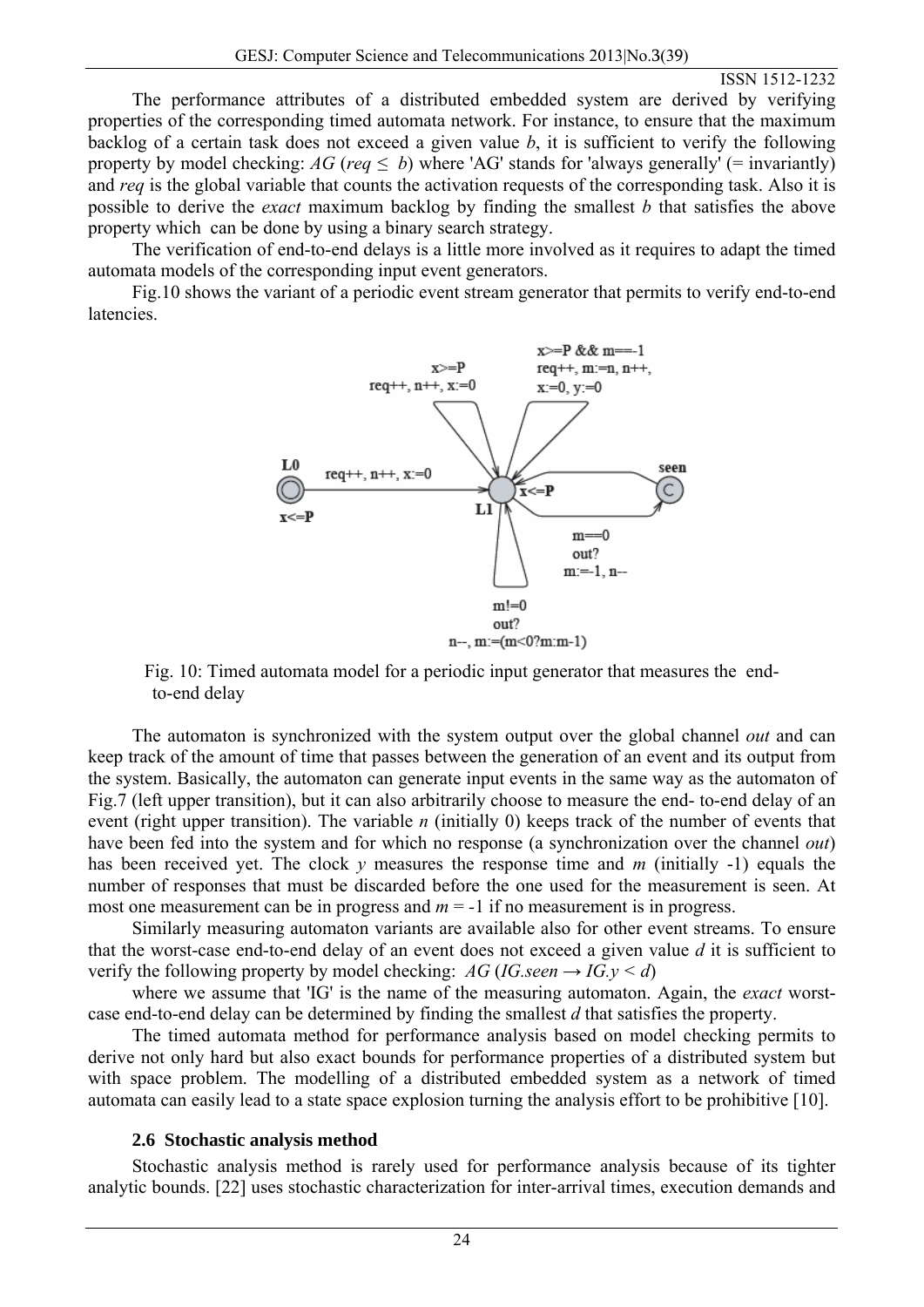deadl ines, and relies on queuing theoretic methods for performance evaluation. The stochastic workload models can result in tighter analytic bounds and hence in more economical designs, but at the expense of some (usually controlled) fraction of missed deadlines. Because of this, their application area is limited to soft real-time.

As discussed above each of these approaches has its short coming hence, in practice, a hybrid appro ach is adopted.

#### **3 Comparison of Performance Analysis Methods**

Most of the comparison and classification criteria for performance analysis methods are not directly quantifiable, but play an important role in the distinction of performance analysis approaches.

performance metrics. A performance analysis approach may support the analysis of system characteristics like timing aspects, memory requirement, resource utilization or power consumption. The analysis of timing aspects includes the determination of best-case and worst-case latencies and The classification criterion for performance analysis methods is given by the set of analyzable

end-to-end delays. The analysis of the memory requirement is often related to the determ ination of worst-case buffer fill levels.

Modelling scope:

A fundamental comparison criterion for performance analysis methods is the modelling scope . By the modelling scope of a certain approach we mean the set of distributed embedded variou s performance analysis methods. systems that can be represented and analyzed using the modelling power of the method. For instance, the capability to model several particular system characteristics, such as hierarchical scheduling, blocking times, multiple task activation etc., differentiates the modelling scopes of the

Correctness and accuracy:

A worst-case analysis is said to be correct if the result is a hard upper bound for the real worst -case performance of the considered system. In other words, there are no reachable system states which would allow the calculated bound to be violated.

The accuracy of a performance analysis is usually not quantifiable because the exact worstcase performance of the considered system is unknown. However, a performance analysis method is more accurate than another for a certain system if it provides a tighter upper (lower) bound for the worst-case (best-case) performance.

Modularity:

results in order to determine the performance of the entire system. In contrast, the holistic appro aches consider the system as a whole. Modular performance analysis methods are typically Performance analysis methods can be classified into modular and holistic approaches. The modular approaches analyze the performance of single components of the system and propagate the less complex and easier to reuse than holistic ones.

Modelling effort and tool support:

An important criterion for the comparison of performance analysis methods is the effort that it costs the designer to create system models. The modelling effort can be largely alleviated by appro priate software tools.

Analysis effort:

This criterion considers the computational effort that is necessary to obtain performance analysis results. For instance one could compare the running times of the tools that implement the different performance analysis approaches.

Scalability:

accuracy of the results may be greatly influenced by the dimension of the analyzed system. Another relevant comparison criterion for performance analysis approaches is scalability. This point is pertinent to several of the previous criteria: the modelling and analysis efforts as well as the

End-user complexity and learning curve: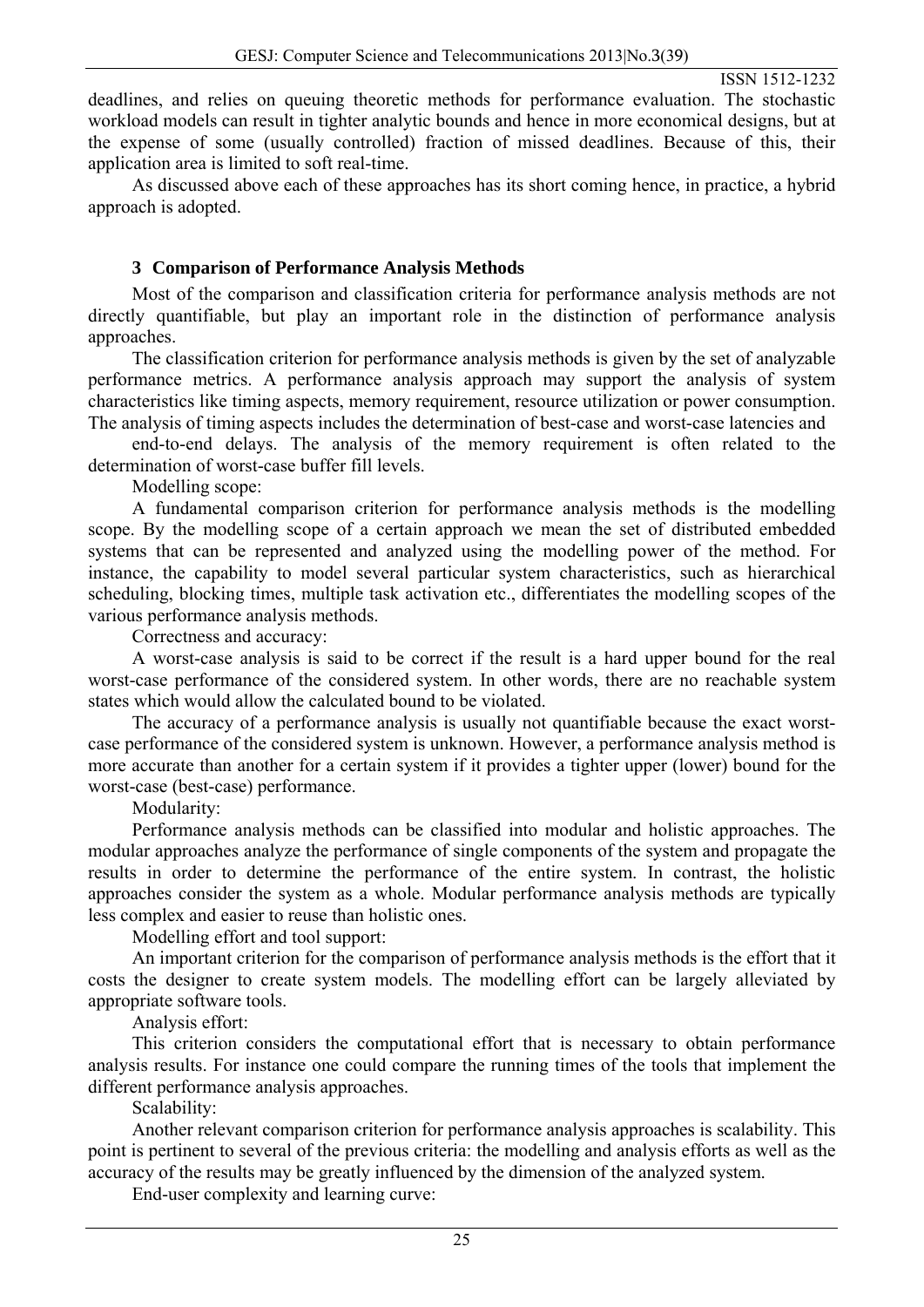Other aspects that can be considered for the comparison of performance analysis approaches are the complexity experienced by the end-user that applies a certain method or tool, as well as the progression of its learning curve. In particular, these points are largely influenced by the amount of background knowledge that a user must acquire about a certain performance analysis approach in order to be able to apply it. The multitude of heterogeneities among the performance analysis make this task very complex [29]. As a result, the comparison of the various modelling scopes is restricted to a number of key attributes and the result is shown in Table 2. approaches and the different levels of abstraction in the modelling of particular system attributes

The comparison is based on the modelling capabilities of concrete implementations of the various performance analysis approaches. Also it is necessary to point out that a 'low/poor' in a cell of the table does not mean that the modelling of the corresponding system characteristic is conceptually impossible for the corresponding performance analysis approach. Only that, it denotes that no significant research has so far been conducted to integrate this particular aspect.

|                              | Simulation and<br>Formal<br>Analysis | Real-Time<br>Calculus | Holistic<br>Scheduling<br>Analysis | Compositional<br>Method | Timed Automata<br><b>Based Performance</b><br>Analysis |
|------------------------------|--------------------------------------|-----------------------|------------------------------------|-------------------------|--------------------------------------------------------|
| Resource<br>Utilization      |                                      |                       | 3                                  | 4                       |                                                        |
| Memory<br>(Buffer<br>Spaces) | 4                                    | 4                     |                                    |                         | 3                                                      |
| Throughput                   | 3                                    | 4                     | $\overline{4}$                     | 3                       | 4                                                      |
| End-to-end<br>delays         | 4                                    |                       |                                    |                         | 4                                                      |
| Modularity                   | $\overline{2}$                       | 4                     | 3                                  | $\overline{4}$          | 4                                                      |
| Response Time                | 3                                    | 4                     | 3                                  | 3                       | 4                                                      |
| Reusability                  | 4                                    |                       |                                    |                         |                                                        |

Table 2 : Comparison of performance analysis methods

# **Interpretation**

| Very Good / Very High |  |  |
|-----------------------|--|--|
| Good / High           |  |  |
| Average / Medium      |  |  |
| Poor / Low            |  |  |
| Very Poor / Very Low  |  |  |

# **4 Future Work**

Future extensions of this work is possible, for instance there is a need to identify required minimal set of states to be covered to prevent state space explosion in timed automata method. Further research work is also required on a worst-case execution time (WCET) of a program during desig n and verification of real-time embedded systems.

# **Conclusion 5**

Failure of many real-time embedded systems may endanger human life or may cause substa ntial loss in economic values. Embedded system designer will find it difficult to build a prototype for each design alternative to directly measure performance characteristics because of high implementation costs, stringent time-to-market constraints or the risk of being totally incorrect.

systems for analyzing essential performance characteristics of system design at an early phase. It Performance analysis plays an important role in the design process of complex embedded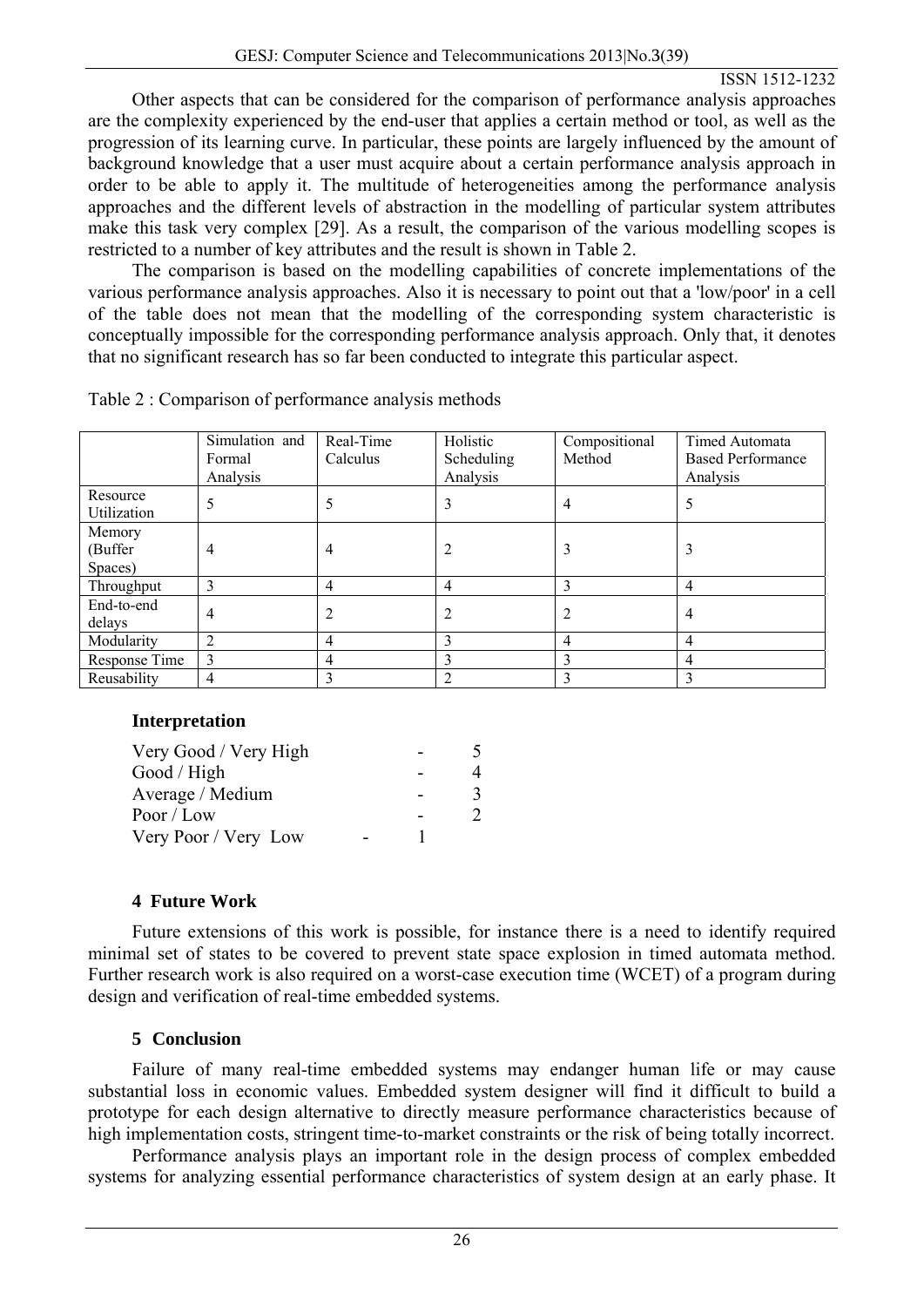gives designer the choice of important design decisions before much time and resources are inves ted in detailed implementation of the system.

But each of the performance analysis technique has one or more limitations which can be partitioned into two sub-problems; program path analysis and micro-architecture modelling. These limitations are categorised as worst-case execution time (WCET) of a program when designing and verifying real-time embedded systems. The WCET depends both on the program flow, such as loop iterations and function calls, and on hardware factors, such as caches and pipelines. WCET estimates should be both safe, no underestimation allowed and tight as little overestimation as possible. This shows that in performance analysis of real-time embedded systems design, implementation of one particular method may not be enough, a hybrid approach may be the best option.

### **6 Acknowledgement**

This work would not have been possible without the advice and support of staff of my department, Mathematics department, Ahmadu Bello Univerity. Zaria, Nigeria.

### **7 References**

- 1. Agarwal A., Performance Tradeoffs in Multithreaded Processors.*IEEE Transactio on Parallel and Distributed Systems*, 3(5): (September 1992) 525–539.
- Performance Analysis and Simulation of UML/SysML Models for ESL Design (http://citeseerx.ist.psu.edu) 2009. 2. Alexander Viehl, Timo Schonwald, Oliver Bringmann and Wolfgang Rosenstie. Formal
- 3. Benini L., D. Bertozzi, D. Bruni, N. Drago, F. Fummi, and M. Poncino. SystemC cosimulation and emulation of multiprocessor SoC designs. *IEEE Computer*, 36(4): (2003) 53–59.
- *4.* Baruah S. K. A general model for recurring real-time tasks. In *Proceedings of the*  a. *IEEE Real-Time Systems Symposium (RTSS)*, (1998) pages 114–122.
- 5. Baruah, S. K., D. Chen, S. Gorinsky, and A. K. Mok. Generalized multiframe tasks. *Real-Time Systems*, 17(1): (1999) 5–22.
- *6.* Baruah S. K.. Dynamic and static-priority scheduling of recurring real time tasks. *Real-Time Systems*, 24(1): (2003) 93–128.
- a. properties in platform-based embedded system designs. In *Design, Automation and* Test in Europe (DATE), Munich, Germany, IEEE Press, (2003) pages 190-195. 7. Chakraborty S., S. K¨unzli, and L. Thiele. A general framework for analysing system
- 8. Chakraborty S. and L. Thiele. A new task model for streaming applications and its schedulability analysis. In *Design, Automation and Test in Europe (DATE)*, (2005) pages 486–491.
- driven systems. In *RTCSA '99: Proceedings of the Sixth International Conference on Real-*9. Christer Norstrom, Anders Wall, and Wang Yi. Timed automata as task models forevent-*Time Computing Systems and Applications*, Washington, DC, USA, IEEE Computer Society, (1999) page 182.
- 10. Ericsson C., A. Wall, and W. Yi. Timed Automata as Task Models for Event-Driven Systems. In *RTCSA '99: Proceedings of the Sixth International Conference on Real-Time Computing Systems and Applications*, Washington, DC, USA, (1999) page 182.
- 11. Guardian.co.uk. (May 7, 2008) "Toyota shares fall for 6th day as recall woes deepen", London http://www.guardian.co.uk/business/feedarticle/8921329. Retrieved 2010-04 -30.
- 12. Grotker, T., S. Liao, G. Martin, and S. Swan. *System Design with SystemC*. Kluwer Academic Publishers, Boston, MA, USA, May 2002.
- 13. Gerd Behrmann, Alexandre David, and Kim G. Larsen. A tutorial on UPPAAL. In Marco Bernardo and Flavio Corradini, editors, *Formal Methods for the Design of Real-Time*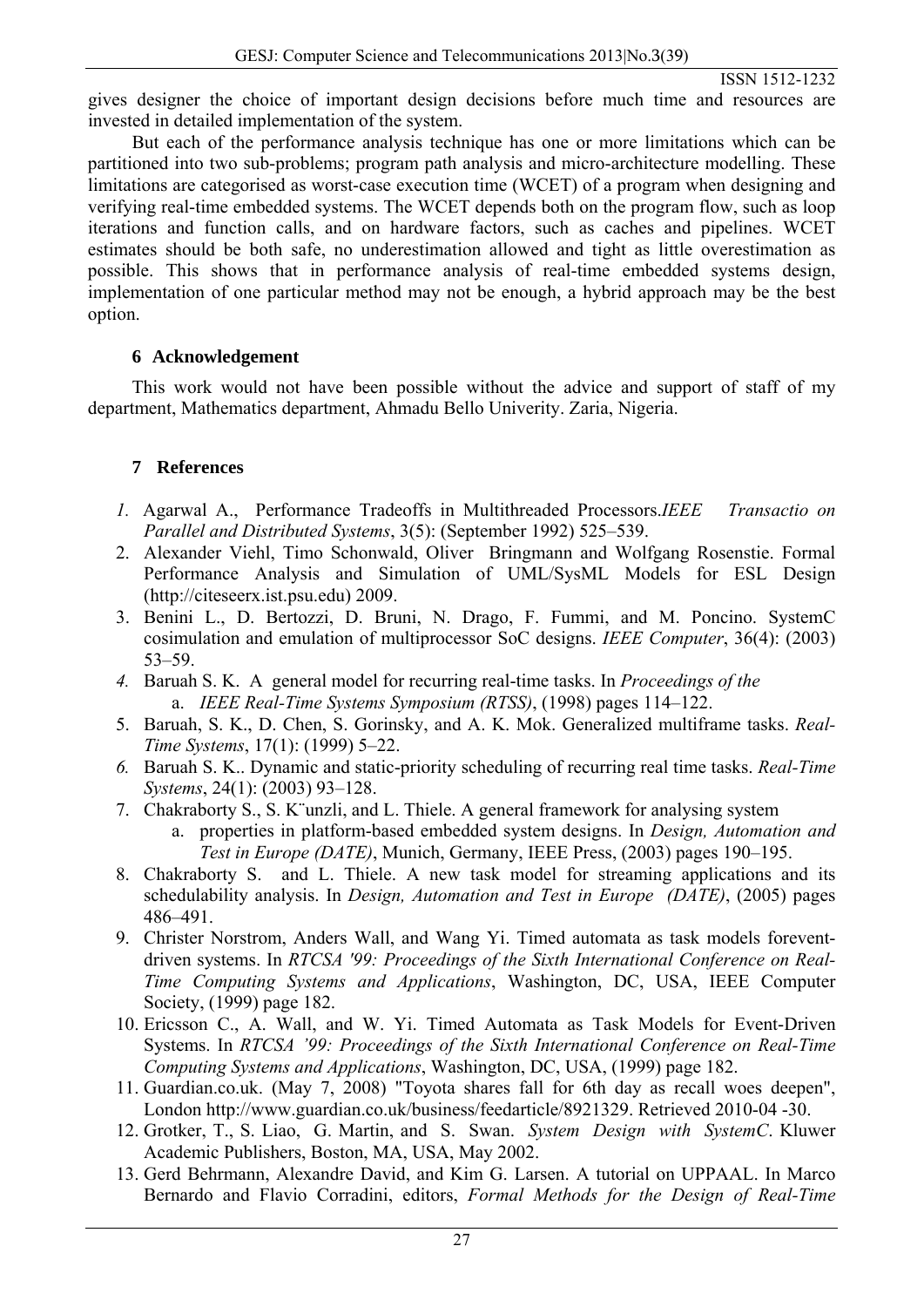*Systems: 4th International School on Formal Methods for the Design of Computer, Communication, and Software Systems, SFM-RT 2004*, number 3185 in LNCS, Springer-Verlag, (September 2004) pages 200-236.

- 14. Henia R., A. Hamann, M. Jersak, R. Racu, K. Richter, and R. Ernst. System level Performance Analysis – the symta/s approach. *IEE Proceedings – Computers and Digital Techniques*, 152(2): (2005) 148–166.
- 15. Hendriks Martijn and Verhoef Marcel. Timed automata based analysis of embedded System architectures. Technical Report ICIS-R06003, ICIS, Radboud University, Nijmegen, The Netherlands, (2006).
- 16. Jersak M., R. Henia, and R. Ernst. Context-aware performance analysis for efficient embedded systems design. In *Proc. 7th Design, Automation and Test in Europe (DATE)*, (2004) 1046 - 1051.
- 17. Jersak M., Richter K., and Ernst R.. Performance analysis for complex embedded applications. *International Journal of Embedded Systems, Special Issue on Codesign for SoC (*2004).
- 18. Lothar Thiele and Ernesto Wandeler. Performance Analysis of Distributed Embedded Systems Networked Embedded Systems Handbook, CRC Press/Taylor & Francis 2009.
- 19. Lahiri K., A. Raghunathan, and S. Dey. System level performance analysis for designing on chip communication architectures. *IEEE Transactions on Computer Aided-Design of Integrated Circuits and Systems*, 20(6): (2001) 768–783.
- 20. Le Boudec J.-Y. and Thiran P. Network calculus: a theory of deterministic queuing Systems for the Internet. Springer-Verlag New York, Inc., (2001).
- 21. Liu L. C. and James W. Layland. Scheduling algorithms for multiprogramming in a hard-real-time environment. *Journal of the ACM*, 20(1): (1973) 46–61.
- *22.* Lehoczky J. P. Real-time queueing theory. In *Proceedings of the 17th IEEE Real-Time Systems Symposium (RTSS)*, Washington, DC, USA, IEEE Computer Society (1996) page 186.
- *23.* Mok A. K. and D. Chen. A multiframe model for real-time tasks. *IEEE Transactions on Software Engineering*, 23(10): (1997) 635–645.
- execution demand. In *Design, Automation and Test in Europe (DATE)*, Paris, France, IEEE 24. Maxiaguine A., S. K¨unzli, and L. Thiele. Workload characterization model for tasks with variable Computer Society (Feb.2004) pages 1040–1045.
- 25. Nikolay Stoimenov, Lothar Thiele ETH Zurich. Determining a Schedulability Region using Modular Performance Analysis and Real-Time Interfaces in WSN. (2007)
- 26. Naedele M., L. Thiele, and M. Eisenring. Characterising variable task releases and processor capacities. In *Proceedings of the 14th IFAC World Congress,* Beijing, July (1999).
- 27. Pop P., P. Eles, and Z. Peng. Performance estimation for embedded systems with data and control dependencies. In *Proceedings of the 8th International Workshop on Hardware/Software Co-Design (CODES)*, (2000) pages 62–66.
- 28. Rajeev Alur and David L. Dill. A theory of timed automata. *Theoretical Computer Science*, 126(2): (1994) 183-235.
- 29. Simon Perathoner. Evaluation and Comparison of Performance Analysis Methods for Distributed Embedded Systems Master's thesis submitted to the Swiss Federal Institute of Technology Zurich (2006).
- Methods for System-Level Performance Analysis In Proceedings of DATE. 2006, 236-241. 30. Simon Kunzli, Francesco Poletti, Luca Benini, Lothar Thiele. Combining Simulation and Formal
- Software (EMSOFT) London, UK, Springer-Verlag (2001) pages 416–434. 31. Thiele L., S. Chakraborty, M. Gries, A. Maxiaguine, and J. Greutert. Embedded software in network processors - models and algorithms. In *Proceedings of the 1st International Workshop on Embedded*
- 32. Thiele L., E.Wandeler, and S. Chakraborty. A stream-oriented component model for performance analysis of multiprocessor DSPs. IEEE Signal Processing Magazine, special Issue on *Hardware/Software Co-design for DSP*, 22(3): (2005) 38 - 46.
- packet processing architectures. In *Proceedings of the 39th Design Automation Conference (DAC)*, 33. Thiele L., S. Chakraborty, M. Gries, and S. K¨unzli. A framework for evaluating design tradeoffs in New Orleans LA, USA, ACM Press (June 2002) pages 880–885.